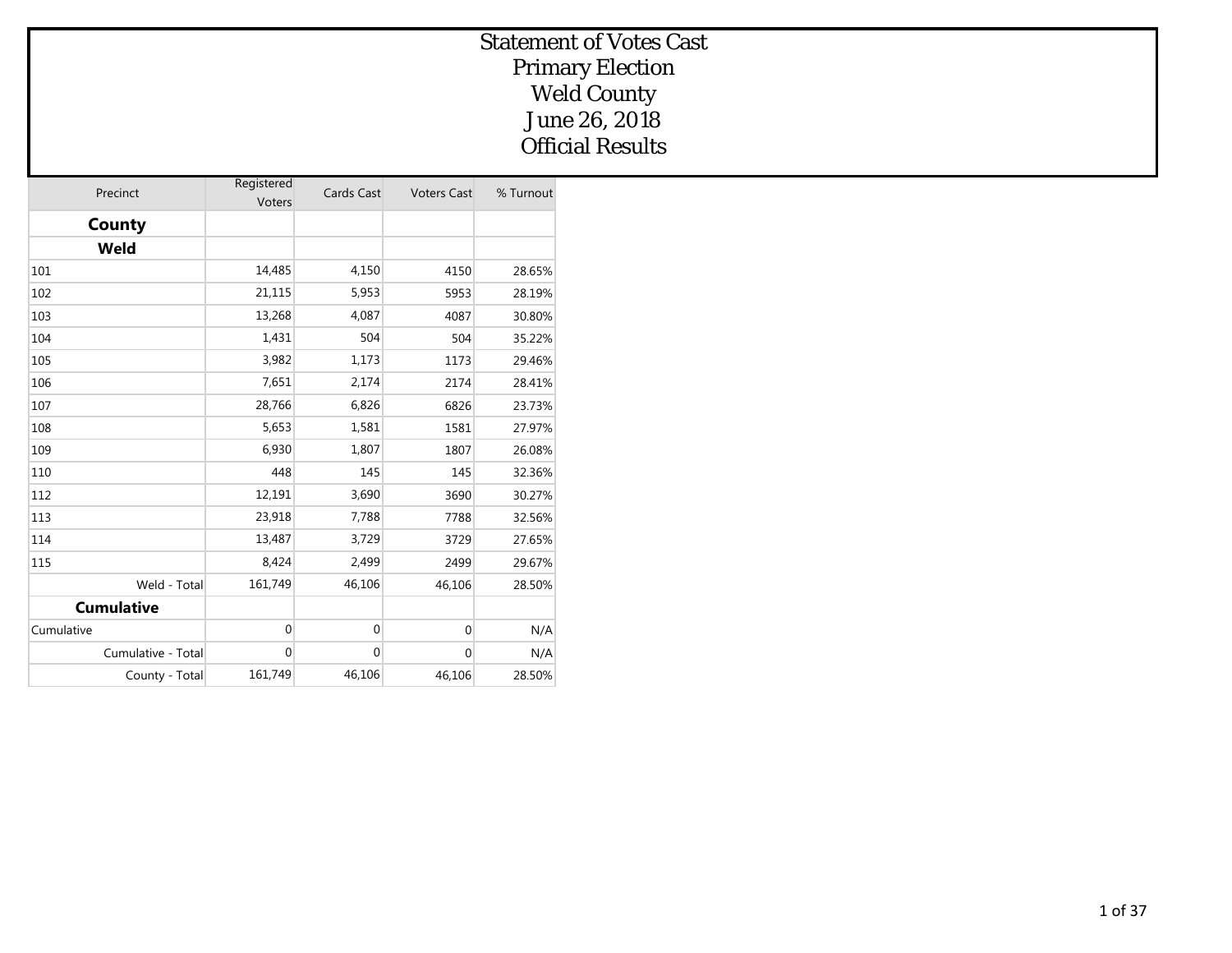#### **Representative to the 116th United States Congress - District 4 - DEM (Vote for 1) DEM**

| Precinct           | <b>Times Cast</b> | Registered<br>Voters | Precinct           | Chase<br>Kohne<br>(DEM) | McCormick<br>(DEM)<br>Karen | <b>Total Votes</b> |
|--------------------|-------------------|----------------------|--------------------|-------------------------|-----------------------------|--------------------|
| County             |                   |                      | County             |                         |                             |                    |
| Weld               |                   |                      | Weld               |                         |                             |                    |
| 101                | 2,211             | 14,485 101           |                    | 717                     | 1,270                       | 1,987              |
| 102                | 2,592             | 21,115 102           |                    | 796                     | 1,571                       | 2,367              |
| 103                | 1,592             | 13,268 103           |                    | 554                     | 889                         | 1,443              |
| 104                | 145               | 1,431 104            |                    | 44                      | 83                          | 127                |
| 105                | 367               | 3,982 105            |                    | 119                     | 198                         | 317                |
| 106                | 720               | 7,651 106            |                    | 285                     | 386                         | 671                |
| 107                | 3,722             | 28,766 107           |                    | 1,312                   | 2,141                       | 3,453              |
| 108                | 644               | 5,653 108            |                    | 241                     | 364                         | 605                |
| 109                | 790               | 6,930 109            |                    | 235                     | 491                         | 726                |
| 110                | 49                |                      | 448 110            | 17                      | 27                          | 44                 |
| 112                | 1,361             | 12,191 112           |                    | 438                     | 803                         | 1,241              |
| 113                | 2,954             | 23,918 113           |                    | 1,063                   | 1,625                       | 2,688              |
| 114                | 964               | 13,487 114           |                    | 311                     | 570                         | 881                |
| 115                | 630               | 8,424 115            |                    | 183                     | 363                         | 546                |
| Weld - Total       | 18,741            | 161,749              | Weld - Total       | 6,315                   | 10,781                      | 17,096             |
| <b>Cumulative</b>  |                   |                      | <b>Cumulative</b>  |                         |                             |                    |
| Cumulative         | $\overline{0}$    |                      | 0 Cumulative       | $\overline{0}$          | $\overline{0}$              | $\overline{0}$     |
| Cumulative - Total | $\overline{0}$    | $\Omega$             | Cumulative - Total | $\overline{0}$          | $\mathbf{0}$                | $\mathbf 0$        |
| County - Total     | 18,741            | 161,749              | County - Total     | 6,315                   | 10,781                      | 17,096             |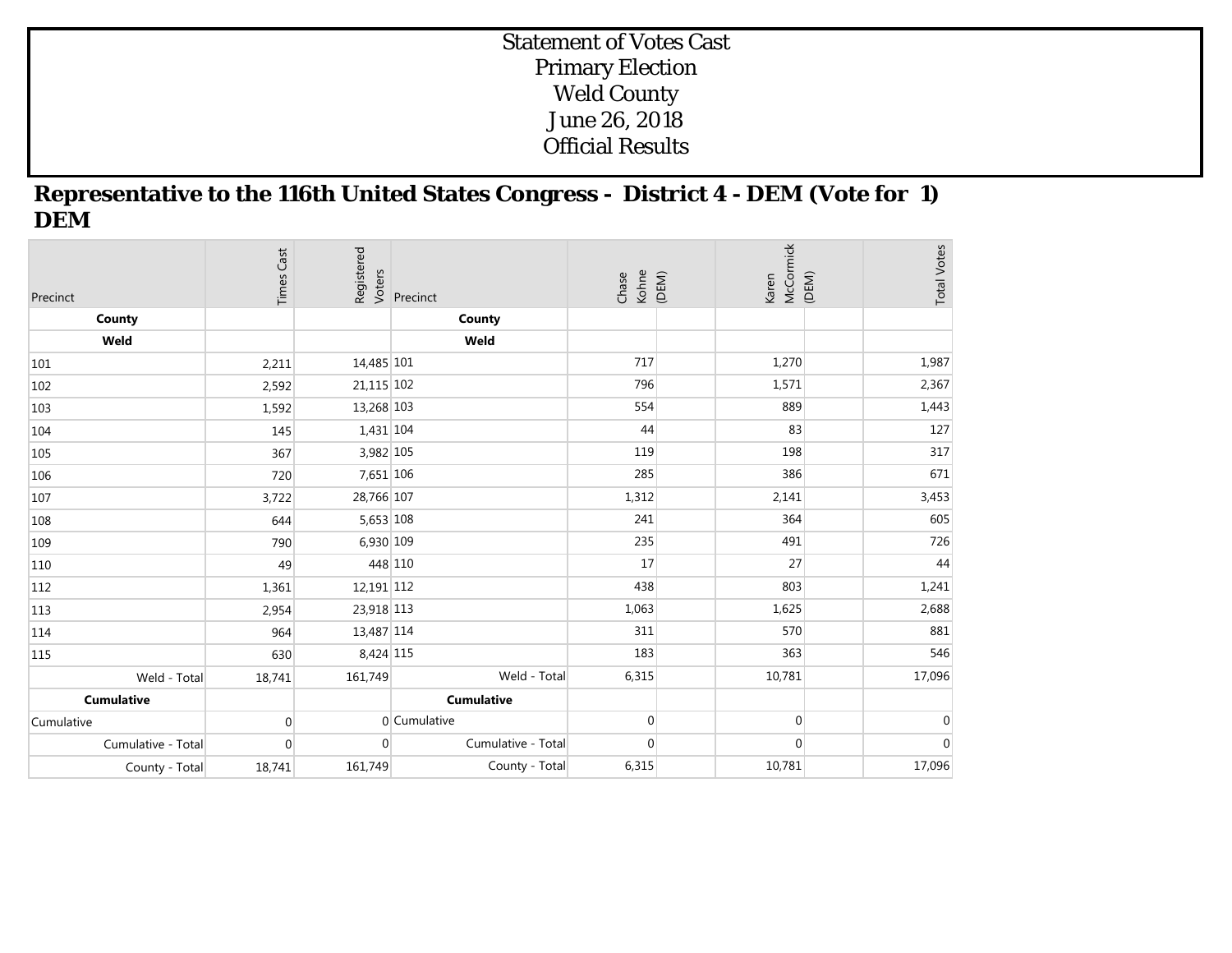## **Governor - DEM (Vote for 1) DEM**

| Precinct           | <b>Times Cast</b> | Registered<br>Voters | Precinct           | Kennedy<br>(DEM)<br>Cary | Jared Polis<br>(DEM) | Donna<br>Lynne<br>(DEM) | Johnston<br>(DEM)<br>Mike | <b>Total Votes</b> |
|--------------------|-------------------|----------------------|--------------------|--------------------------|----------------------|-------------------------|---------------------------|--------------------|
| County             |                   |                      | County             |                          |                      |                         |                           |                    |
| Weld               |                   |                      | Weld               |                          |                      |                         |                           |                    |
| 101                | 2,211             | 14,485 101           |                    | 493                      | 1,154                | 133                     | 416                       | 2,196              |
| 102                | 2,592             | 21,115 102           |                    | 565                      | 1,253                | 205                     | 560                       | 2,583              |
| 103                | 1,592             | 13,268 103           |                    | 387                      | 773                  | 109                     | 315                       | 1,584              |
| 104                | 145               | 1,431 104            |                    | 28                       | 74                   | 12                      | 29                        | 143                |
| 105                | 367               | 3,982 105            |                    | 81                       | 160                  | 30                      | 95                        | 366                |
| 106                | 720               | 7,651 106            |                    | 177                      | 343                  | 52                      | 144                       | 716                |
| 107                | 3,722             | 28,766 107           |                    | 865                      | 1,780                | 268                     | 764                       | 3,677              |
| 108                | 644               | 5,653 108            |                    | 145                      | 328                  | 48                      | 116                       | 637                |
| 109                | 790               | 6,930 109            |                    | 186                      | 321                  | 69                      | 202                       | 778                |
| 110                | 49                | 448 110              |                    | 9                        | 19                   | 11                      | 9                         | 48                 |
| 112                | 1,361             | 12,191 112           |                    | 319                      | 601                  | 84                      | 348                       | 1,352              |
| 113                | 2,954             | 23,918 113           |                    | 685                      | 1,409                | 207                     | 634                       | 2,935              |
| 114                | 964               | 13,487 114           |                    | 205                      | 376                  | 109                     | 260                       | 950                |
| 115                | 630               | 8,424 115            |                    | 151                      | 235                  | 63                      | 176                       | 625                |
| Weld - Total       | 18,741            | 161,749              | Weld - Total       | 4,296                    | 8,826                | 1,400                   | 4,068                     | 18,590             |
| <b>Cumulative</b>  |                   |                      | <b>Cumulative</b>  |                          |                      |                         |                           |                    |
| Cumulative         | $\mathbf 0$       |                      | 0 Cumulative       | $\overline{0}$           | $\mathbf{0}$         | $\mathbf 0$             | $\mathbf{0}$              | $\Omega$           |
| Cumulative - Total | $\mathbf{0}$      | $\Omega$             | Cumulative - Total | $\Omega$                 | $\mathbf{0}$         | $\mathbf{0}$            | $\Omega$                  | $\Omega$           |
| County - Total     | 18,741            | 161,749              | County - Total     | 4,296                    | 8,826                | 1,400                   | 4,068                     | 18,590             |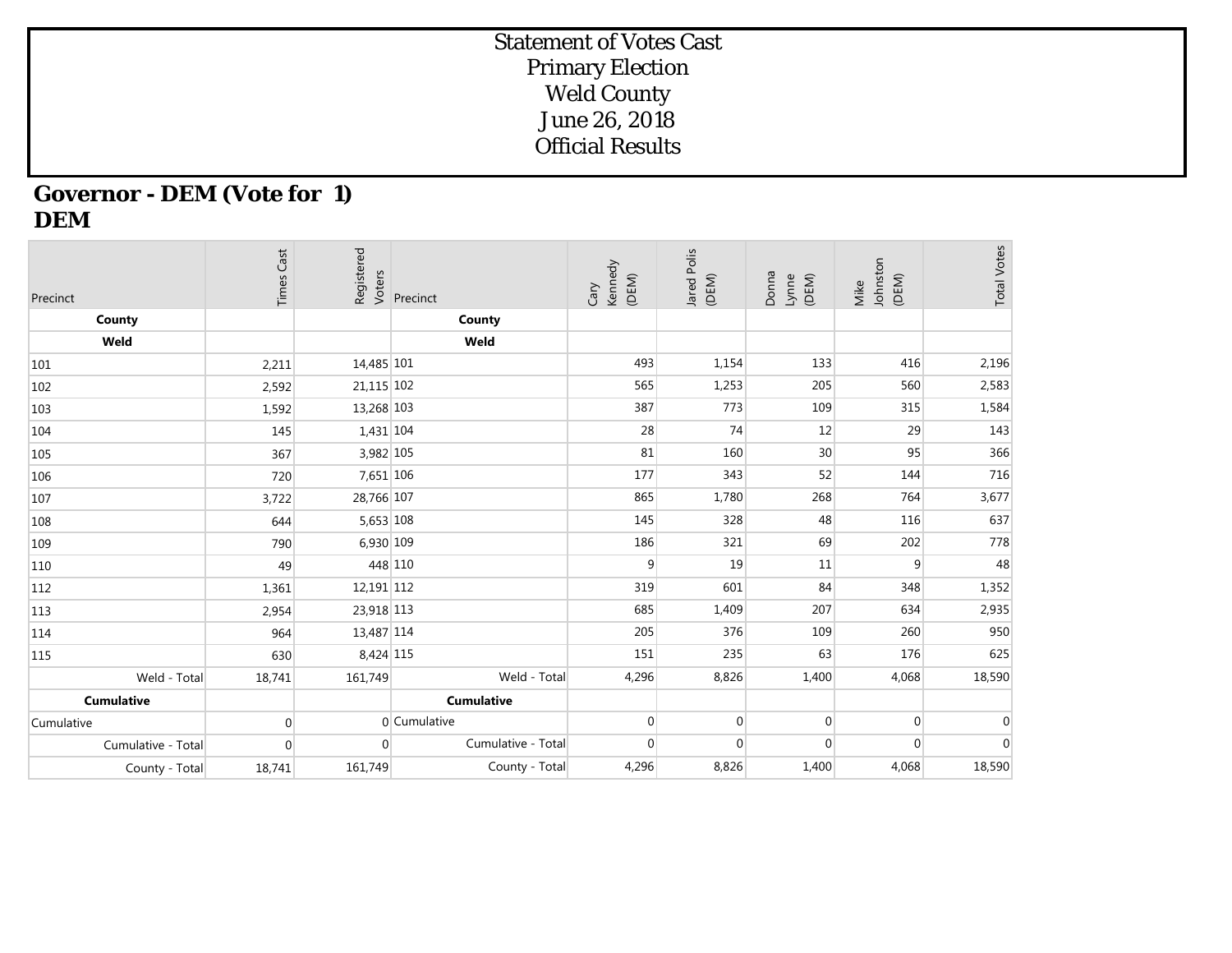## **Secretary of State - DEM (Vote for 1) DEM**

| Precinct           | <b>Times Cast</b> | Registered<br>Voters | Precinct           | Griswold<br>Jena | (DEM) | <b>Total Votes</b> |
|--------------------|-------------------|----------------------|--------------------|------------------|-------|--------------------|
| County             |                   |                      | County             |                  |       |                    |
| Weld               |                   |                      | Weld               |                  |       |                    |
| 101                | 2,211             | 14,485 101           |                    | 1,682            |       | 1,682              |
| 102                | 2,592             | 21,115 102           |                    | 2,084            |       | 2,084              |
| 103                | 1,592             | 13,268 103           |                    | 1,231            |       | 1,231              |
| 104                | 145               | 1,431 104            |                    | 105              |       | 105                |
| 105                | 367               | 3,982 105            |                    | 267              |       | 267                |
| 106                | 720               | 7,651 106            |                    | 572              |       | 572                |
| 107                | 3,722             | 28,766 107           |                    | 3,006            |       | 3,006              |
| 108                | 644               | 5,653 108            |                    | 526              |       | 526                |
| 109                | 790               | 6,930 109            |                    | 632              |       | 632                |
| 110                | 49                | 448 110              |                    | 32               |       | 32                 |
| 112                | 1,361             | 12,191 112           |                    | 1,097            |       | 1,097              |
| 113                | 2,954             | 23,918 113           |                    | 2,353            |       | 2,353              |
| 114                | 964               | 13,487 114           |                    | 778              |       | 778                |
| 115                | 630               | 8,424 115            |                    | 475              |       | 475                |
| Weld - Total       | 18,741            | 161,749              | Weld - Total       | 14,840           |       | 14,840             |
| <b>Cumulative</b>  |                   |                      | <b>Cumulative</b>  |                  |       |                    |
| Cumulative         | $\boldsymbol{0}$  |                      | 0 Cumulative       | $\mathbf 0$      |       | $\mathbf 0$        |
| Cumulative - Total | $\mathbf 0$       | $\overline{0}$       | Cumulative - Total | $\overline{0}$   |       | $\pmb{0}$          |
| County - Total     | 18,741            | 161,749              | County - Total     | 14,840           |       | 14,840             |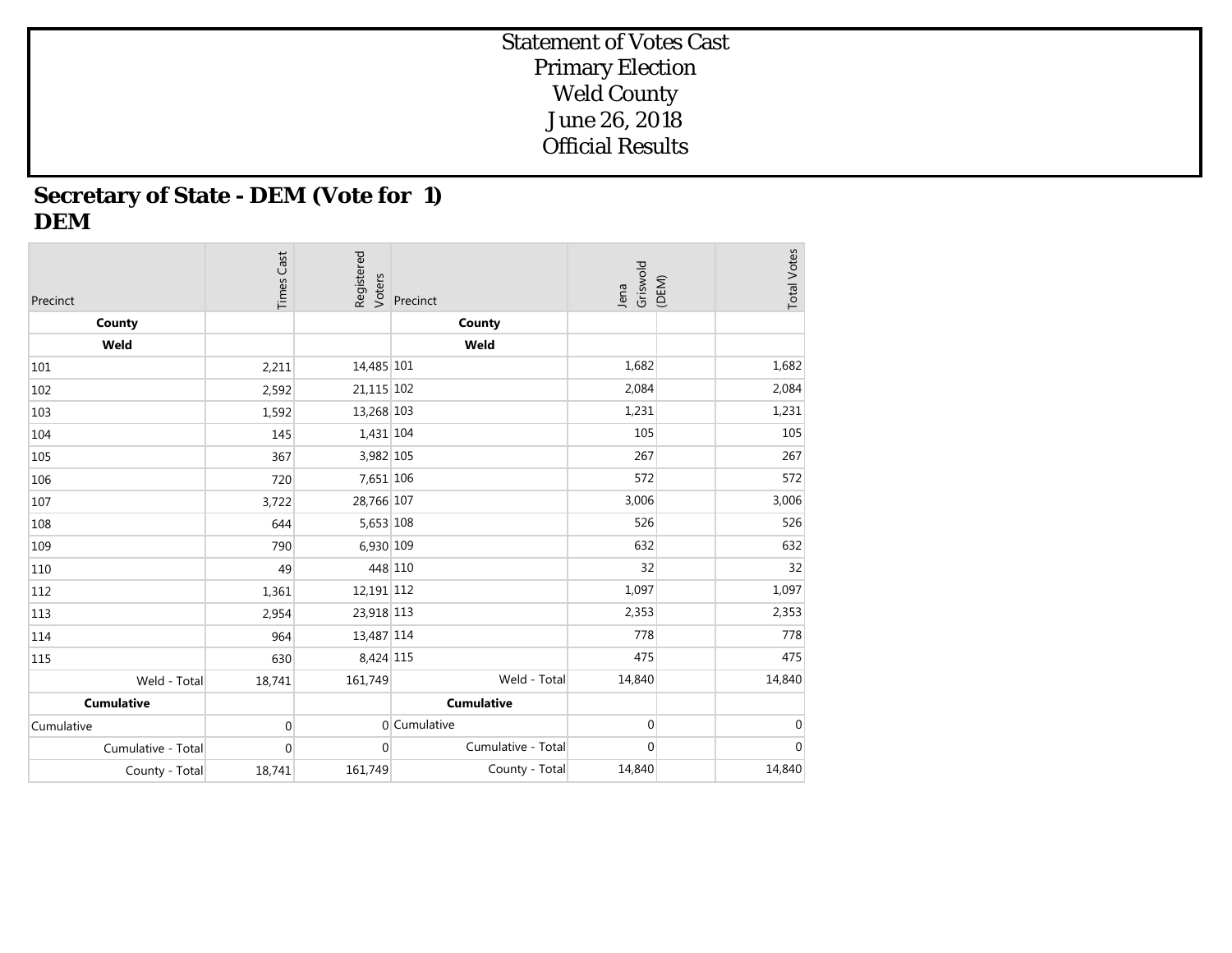## **State Treasurer - DEM (Vote for 1) DEM**

| Precinct           | <b>Times Cast</b> | Registered<br>Voters | Precinct           | Young<br>(DEM)<br>Dave | Bernard<br>Douthit<br>(DEM) | <b>Total Votes</b> |
|--------------------|-------------------|----------------------|--------------------|------------------------|-----------------------------|--------------------|
| County             |                   |                      | County             |                        |                             |                    |
| Weld               |                   |                      | Weld               |                        |                             |                    |
| 101                | 2,211             | 14,485 101           |                    | 1,228                  | 648                         | 1,876              |
| 102                | 2,592             | 21,115 102           |                    | 1,570                  | 708                         | 2,278              |
| 103                | 1,592             | 13,268 103           |                    | 1,027                  | 370                         | 1,397              |
| 104                | 145               | 1,431 104            |                    | 84                     | 34                          | 118                |
| 105                | 367               | 3,982 105            |                    | 222                    | 73                          | 295                |
| 106                | 720               | 7,651 106            |                    | 468                    | 172                         | 640                |
| 107                | 3,722             | 28,766 107           |                    | 2,978                  | 611                         | 3,589              |
| 108                | 644               | 5,653 108            |                    | 527                    | 94                          | 621                |
| 109                | 790               | 6,930 109            |                    | 498                    | 215                         | 713                |
| 110                | 49                |                      | 448 110            | 22                     | 17                          | 39                 |
| 112                | 1,361             | 12,191 112           |                    | 1,030                  | 225                         | 1,255              |
| 113                | 2,954             | 23,918 113           |                    | 2,298                  | 454                         | 2,752              |
| 114                | 964               | 13,487 114           |                    | 645                    | 221                         | 866                |
| 115                | 630               | 8,424 115            |                    | 449                    | 112                         | 561                |
| Weld - Total       | 18,741            | 161,749              | Weld - Total       | 13,046                 | 3,954                       | 17,000             |
| <b>Cumulative</b>  |                   |                      | <b>Cumulative</b>  |                        |                             |                    |
| Cumulative         | $\mathbf{0}$      |                      | 0 Cumulative       | $\overline{0}$         | $\overline{0}$              | $\mathbf 0$        |
| Cumulative - Total | $\mathbf{0}$      | $\Omega$             | Cumulative - Total | $\overline{0}$         | $\mathbf 0$                 | $\boldsymbol{0}$   |
| County - Total     | 18,741            | 161,749              | County - Total     | 13,046                 | 3,954                       | 17,000             |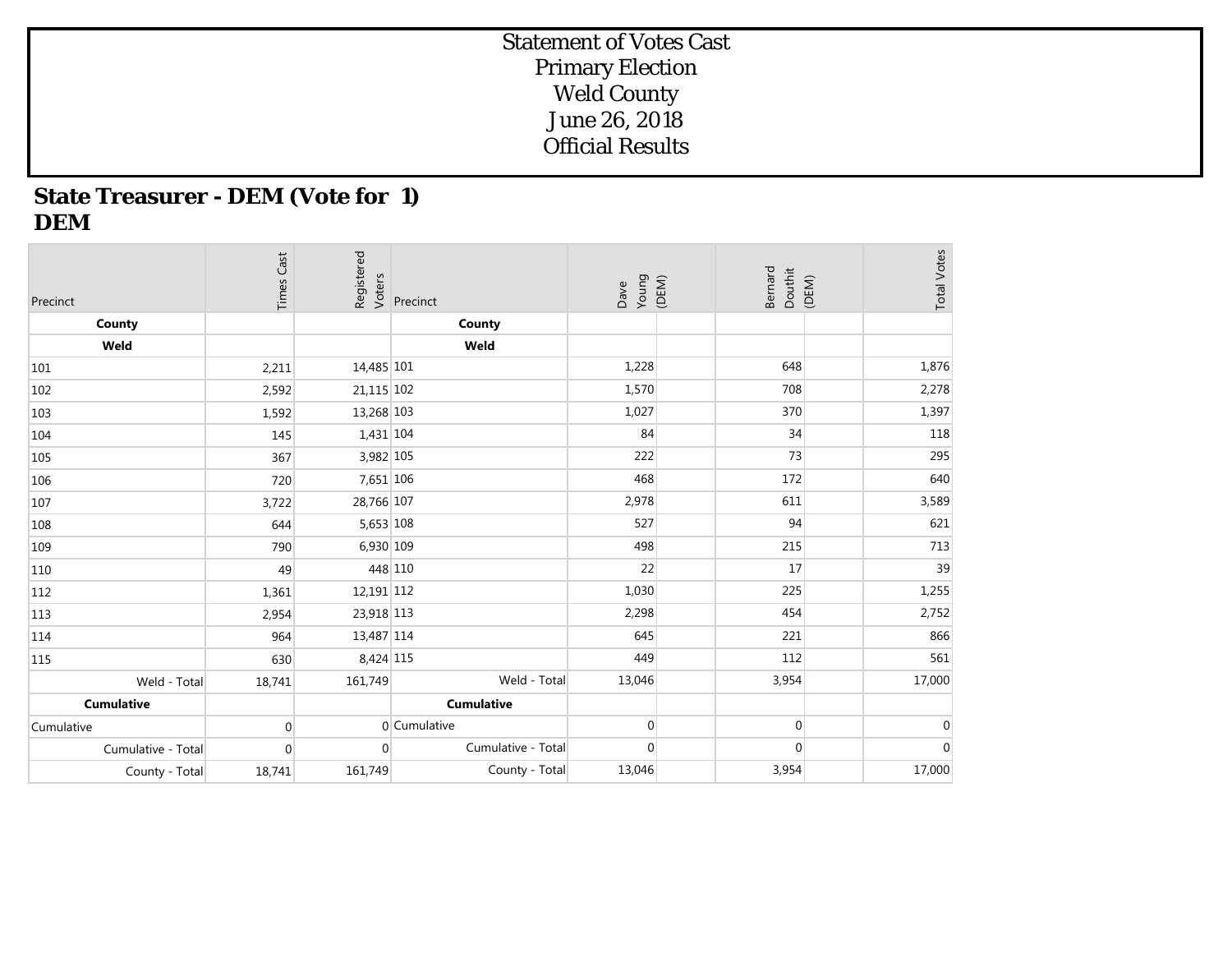## **Attorney General - DEM (Vote for 1) DEM**

| Precinct           | <b>Times Cast</b> | Registered<br>Voters | Precinct           | Phil Weiser<br>(DEM) | Joe Salazar<br>(DEM) | <b>Total Votes</b> |
|--------------------|-------------------|----------------------|--------------------|----------------------|----------------------|--------------------|
| County             |                   |                      | County             |                      |                      |                    |
| Weld               |                   |                      | Weld               |                      |                      |                    |
| 101                | 2,211             | 14,485 101           |                    | 1,004                | 1,036                | 2,040              |
| 102                | 2,592             | 21,115 102           |                    | 1,213                | 1,240                | 2,453              |
| 103                | 1,592             | 13,268 103           |                    | 754                  | 733                  | 1,487              |
| 104                | 145               | 1,431 104            |                    | 75                   | 52                   | 127                |
| 105                | 367               | 3,982 105            |                    | 175                  | 145                  | 320                |
| 106                | 720               | 7,651 106            |                    | 367                  | 310                  | 677                |
| 107                | 3,722             | 28,766 107           |                    | 1,337                | 2,206                | 3,543              |
| 108                | 644               | 5,653 108            |                    | 272                  | 351                  | 623                |
| 109                | 790               | 6,930 109            |                    | 301                  | 451                  | 752                |
| 110                | 49                |                      | 448 110            | 27                   | 18                   | 45                 |
| 112                | 1,361             | 12,191 112           |                    | 573                  | 716                  | 1,289              |
| 113                | 2,954             | 23,918 113           |                    | 1,274                | 1,493                | 2,767              |
| 114                | 964               | 13,487 114           |                    | 426                  | 493                  | 919                |
| 115                | 630               | 8,424 115            |                    | 263                  | 323                  | 586                |
| Weld - Total       | 18,741            | 161,749              | Weld - Total       | 8,061                | 9,567                | 17,628             |
| <b>Cumulative</b>  |                   |                      | <b>Cumulative</b>  |                      |                      |                    |
| Cumulative         | $\Omega$          |                      | 0 Cumulative       | $\overline{0}$       | $\boldsymbol{0}$     | $\overline{0}$     |
| Cumulative - Total | $\mathbf{0}$      | $\Omega$             | Cumulative - Total | $\boldsymbol{0}$     | $\boldsymbol{0}$     | $\mathbf 0$        |
| County - Total     | 18,741            | 161,749              | County - Total     | 8,061                | 9,567                | 17,628             |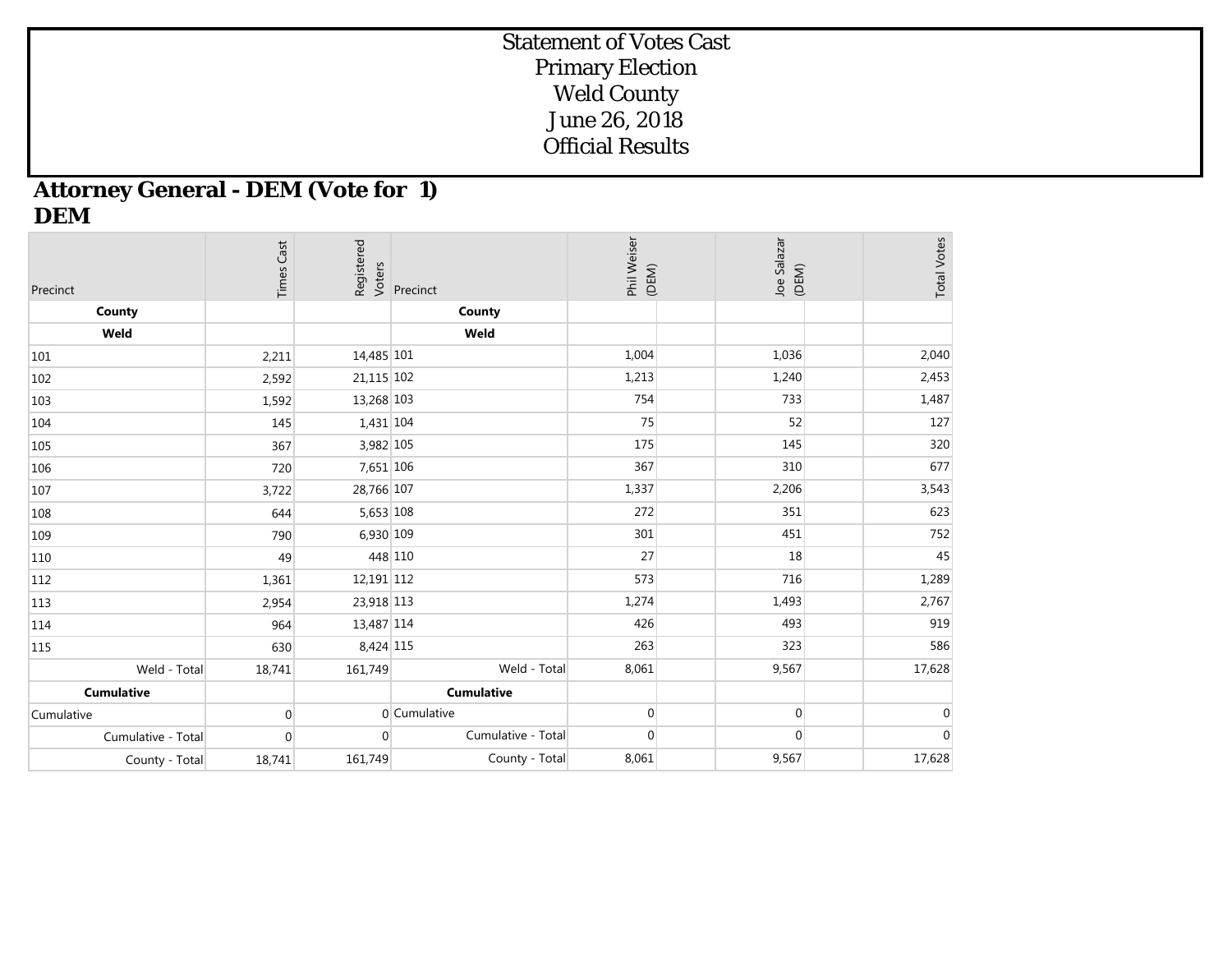## **State Board of Education Member - Congressional District 4 - DEM (Vote for 1) DEM**

| Precinct           | <b>Times Cast</b> | Registered<br>Voters | Precinct           | Tim Krug<br>(DEM) | <b>Total Votes</b> |
|--------------------|-------------------|----------------------|--------------------|-------------------|--------------------|
| County             |                   |                      | County             |                   |                    |
| Weld               |                   |                      | Weld               |                   |                    |
| 101                | 2,211             | 14,485 101           |                    | 1,657             | 1,657              |
| 102                | 2,592             | 21,115 102           |                    | 2,071             | 2,071              |
| 103                | 1,592             | 13,268 103           |                    | 1,221             | 1,221              |
| 104                | 145               | 1,431 104            |                    | 107               | 107                |
| 105                | 367               | 3,982 105            |                    | 257               | 257                |
| 106                | 720               | 7,651 106            |                    | 568               | 568                |
| 107                | 3,722             | 28,766 107           |                    | 3,041             | 3,041              |
| 108                | 644               | 5,653 108            |                    | 522               | 522                |
| 109                | 790               | 6,930 109            |                    | 625               | 625                |
| 110                | 49                | 448 110              |                    | 32                | 32                 |
| 112                | 1,361             | 12,191 112           |                    | 1,108             | 1,108              |
| 113                | 2,954             | 23,918 113           |                    | 2,348             | 2,348              |
| 114                | 964               | 13,487 114           |                    | 786               | 786                |
| 115                | 630               | 8,424 115            |                    | 475               | 475                |
| Weld - Total       | 18,741            | 161,749              | Weld - Total       | 14,818            | 14,818             |
| <b>Cumulative</b>  |                   |                      | <b>Cumulative</b>  |                   |                    |
| Cumulative         | $\mathbf 0$       |                      | 0 Cumulative       | $\mathbf 0$       | $\mathbf 0$        |
| Cumulative - Total | $\mathbf{0}$      | $\overline{0}$       | Cumulative - Total | $\mathbf{0}$      | $\mathbf 0$        |
| County - Total     | 18,741            | 161,749              | County - Total     | 14,818            | 14,818             |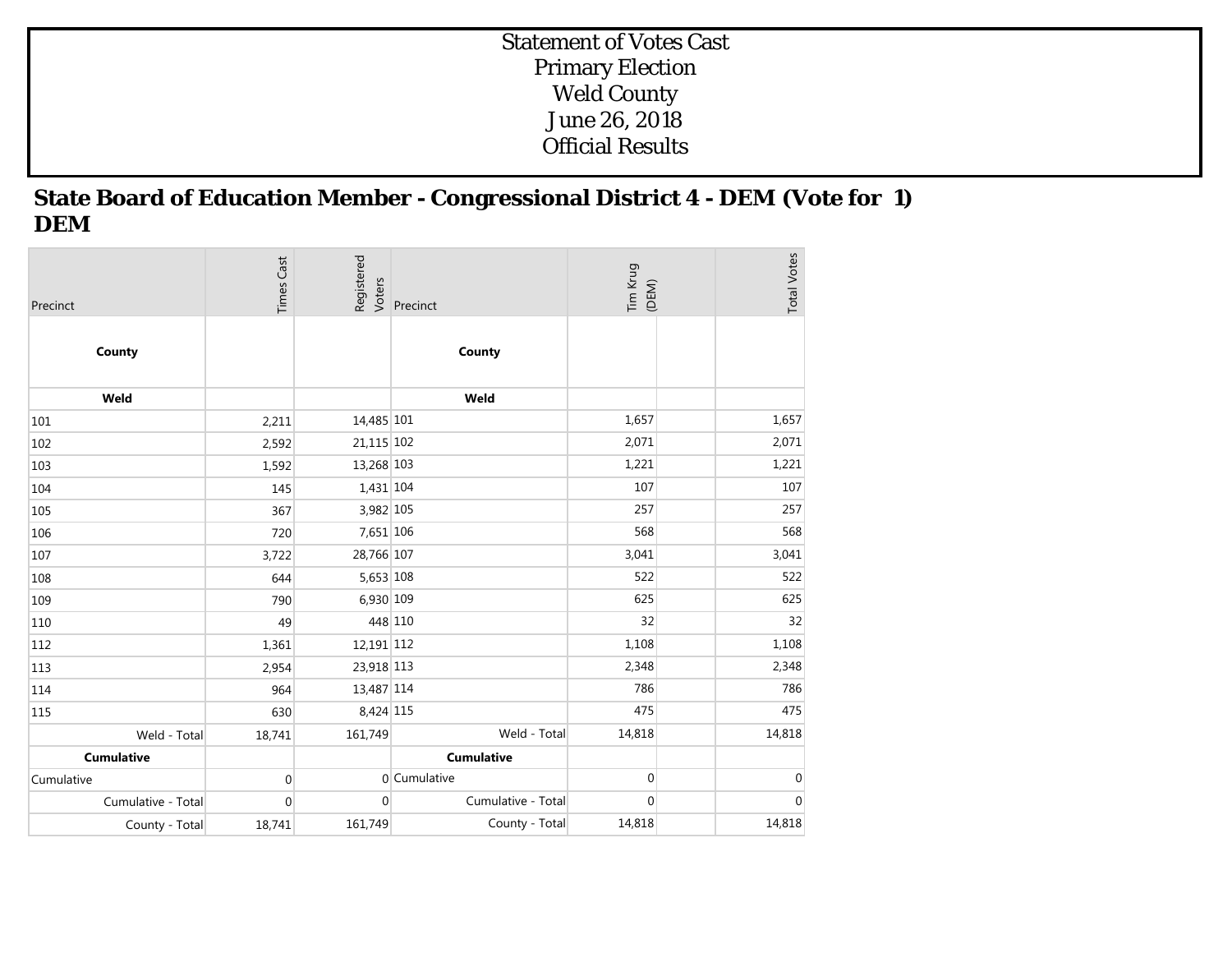## **Regent of the University of Colorado - At Large - DEM (Vote for 1) DEM**

| Precinct           | <b>Times Cast</b> | Registered<br>Voters | Precinct           | Lesley<br>Smith<br>(DEM) | <b>Total Votes</b> |
|--------------------|-------------------|----------------------|--------------------|--------------------------|--------------------|
| County             |                   |                      | County             |                          |                    |
| Weld               |                   |                      | Weld               |                          |                    |
| 101                | 2,211             | 14,485 101           |                    | 1,659                    | 1,659              |
| 102                | 2,592             | 21,115 102           |                    | 2,067                    | 2,067              |
| 103                | 1,592             | 13,268 103           |                    | 1,224                    | 1,224              |
| 104                | 145               | 1,431 104            |                    | 109                      | 109                |
| 105                | 367               | 3,982 105            |                    | 260                      | 260                |
| 106                | 720               | 7,651 106            |                    | 566                      | 566                |
| 107                | 3,722             | 28,766 107           |                    | 3,052                    | 3,052              |
| 108                | 644               | 5,653 108            |                    | 530                      | 530                |
| 109                | 790               | 6,930 109            |                    | 624                      | 624                |
| 110                | 49                | 448 110              |                    | 31                       | 31                 |
| 112                | 1,361             | 12,191 112           |                    | 1,111                    | 1,111              |
| 113                | 2,954             | 23,918 113           |                    | 2,341                    | 2,341              |
| 114                | 964               | 13,487 114           |                    | 790                      | 790                |
| 115                | 630               | 8,424 115            |                    | 479                      | 479                |
| Weld - Total       | 18,741            | 161,749              | Weld - Total       | 14,843                   | 14,843             |
| <b>Cumulative</b>  |                   |                      | <b>Cumulative</b>  |                          |                    |
| Cumulative         | $\mathbf 0$       |                      | 0 Cumulative       | $\overline{0}$           | $\mathbf 0$        |
| Cumulative - Total | $\mathbf 0$       | $\overline{0}$       | Cumulative - Total | $\overline{0}$           | $\pmb{0}$          |
| County - Total     | 18,741            | 161,749              | County - Total     | 14,843                   | 14,843             |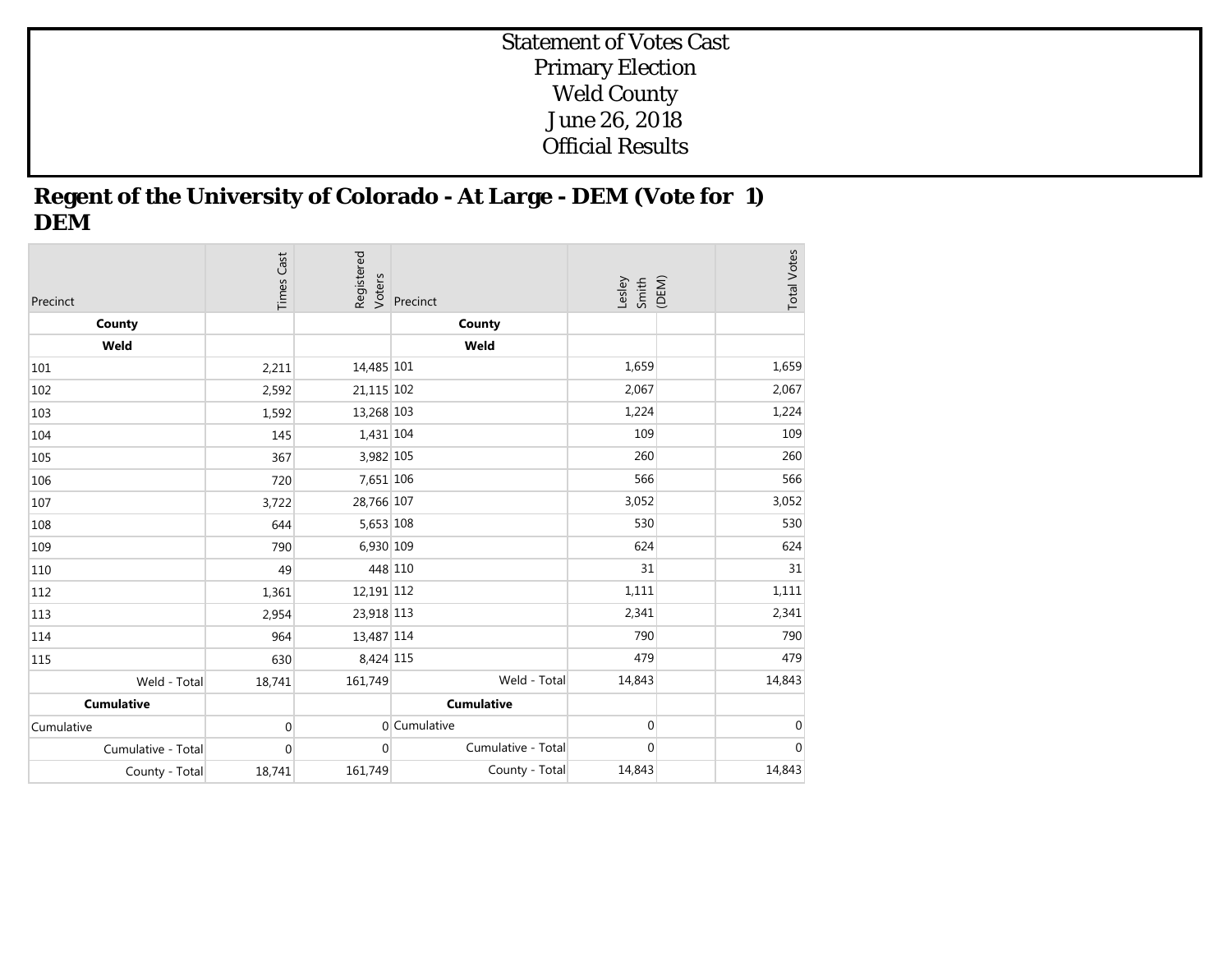## **State Senator - District 1 - DEM (Vote for 1) DEM**

| Precinct           | Cast<br>Times | Registered<br>Voters | Precinct           | Gustafson<br>Debra | <b>Total Votes</b><br>(DEM) |
|--------------------|---------------|----------------------|--------------------|--------------------|-----------------------------|
| County             |               |                      | County             |                    |                             |
| Weld               |               |                      | Weld               |                    |                             |
| 114                | 964           | 13,487 114           |                    | 796                | 796                         |
| 115                | 630           | 8,424 115            |                    | 483                | 483                         |
| Weld - Total       | 1,594         | 21,911               | Weld - Total       | 1,279              | 1,279                       |
| <b>Cumulative</b>  |               |                      | <b>Cumulative</b>  |                    |                             |
| Cumulative         | $\Omega$      |                      | 0 Cumulative       | $\Omega$           | $\overline{0}$              |
| Cumulative - Total | $\Omega$      | $\mathbf 0$          | Cumulative - Total | 0                  | $\overline{0}$              |
| County - Total     | 1,594         | 21,911               | County - Total     | 1,279              | 1,279                       |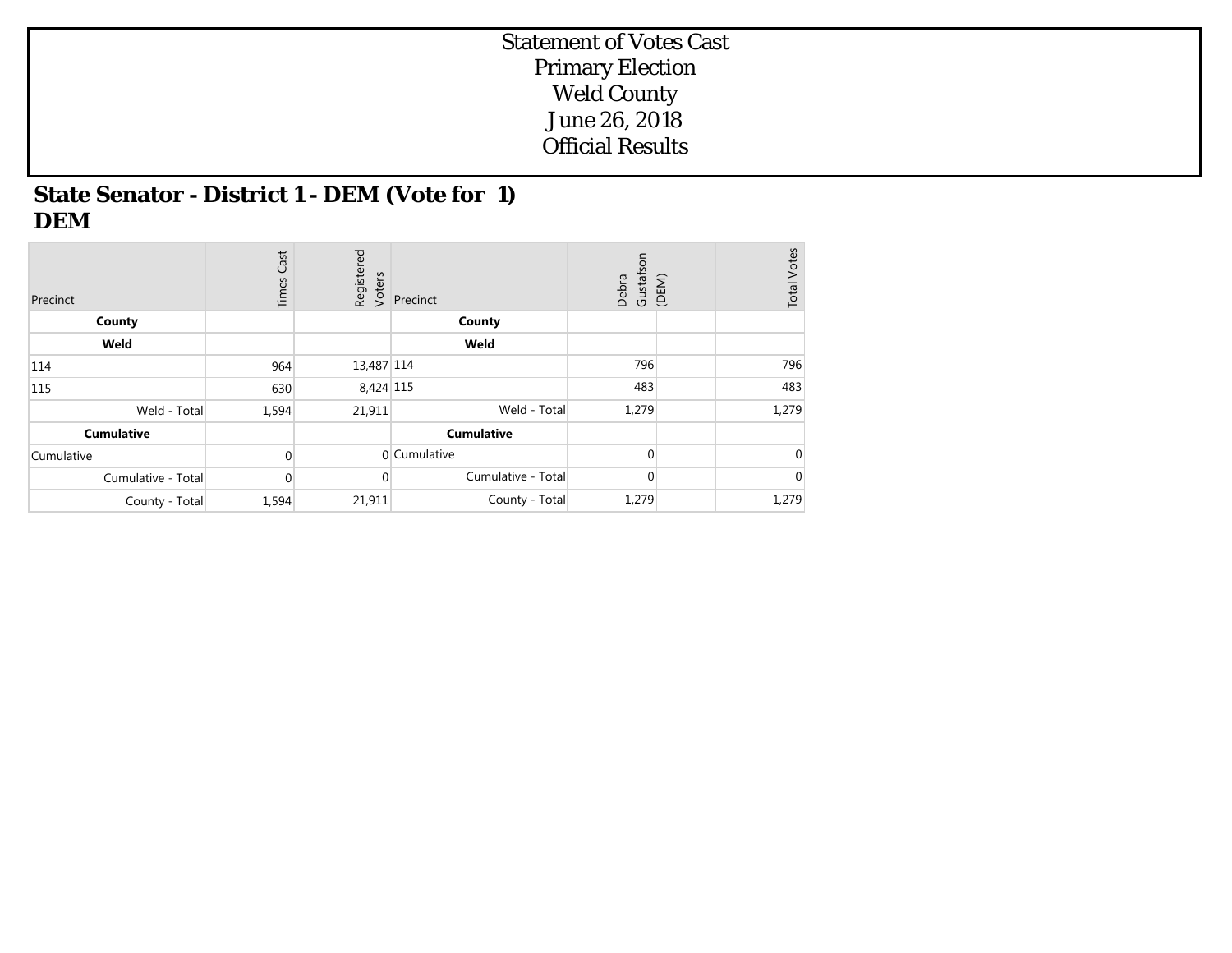## **State Senator - District 13 - DEM (Vote for 1) DEM**

| Precinct           | <b>Times Cast</b> | Registered<br>Voters | Precinct           | Phil Kelley<br>(DEM) | <b>Total Votes</b> |
|--------------------|-------------------|----------------------|--------------------|----------------------|--------------------|
| County             |                   |                      | County             |                      |                    |
| Weld               |                   |                      | Weld               |                      |                    |
| 107                | 3,722             | 28,766 107           |                    | 3,017                | 3,017              |
| 108                | 644               | 5,653 108            |                    | 527                  | 527                |
| 109                | 790               | 6,930 109            |                    | 628                  | 628                |
| 110                | 49                |                      | 448 110            | 32                   | 32                 |
| 112                | 1,361             | 12,191 112           |                    | 1,111                | 1,111              |
| 113                | 2,954             | 23,918 113           |                    | 2,352                | 2,352              |
| Weld - Total       | 9,520             | 77,906               | Weld - Total       | 7,667                | 7,667              |
| <b>Cumulative</b>  |                   |                      | <b>Cumulative</b>  |                      |                    |
| Cumulative         | $\Omega$          |                      | 0 Cumulative       | $\Omega$             | $\mathbf{0}$       |
| Cumulative - Total | 0                 | $\overline{0}$       | Cumulative - Total | $\mathbf 0$          | $\mathbf 0$        |
| County - Total     | 9,520             | 77,906               | County - Total     | 7,667                | 7,667              |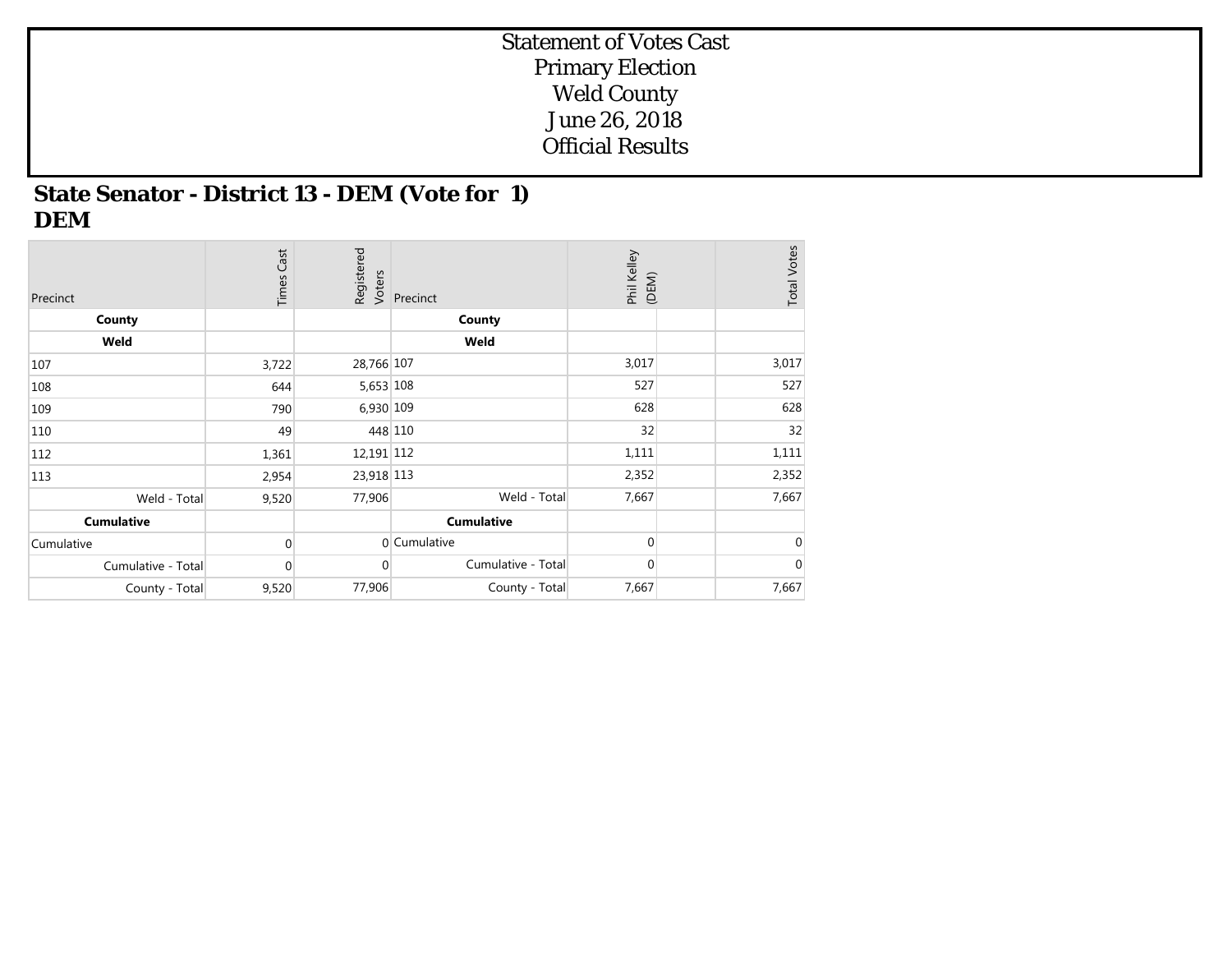## **State Representative - District 48 - DEM (Vote for 1) DEM**

| Precinct           | <b>Times Cast</b> | Registered<br>Voters | Precinct           | Gbenga<br>Ajiboye<br>(DEM) | <b>Total Votes</b> |
|--------------------|-------------------|----------------------|--------------------|----------------------------|--------------------|
| County             |                   |                      | County             |                            |                    |
| Weld               |                   |                      | Weld               |                            |                    |
| 105                | 367               | 3,982 105            |                    | 257                        | 257                |
| 106                | 720               | 7,651 106            |                    | 571                        | 571                |
| 112                | 1,361             | 12,191 112           |                    | 1,099                      | 1,099              |
| 113                | 2,954             | 23,918 113           |                    | 2,324                      | 2,324              |
| 115                | 630               | 8,424 115            |                    | 470                        | 470                |
| Weld - Total       | 6,032             | 56,166               | Weld - Total       | 4,721                      | 4,721              |
| <b>Cumulative</b>  |                   |                      | <b>Cumulative</b>  |                            |                    |
| Cumulative         | $\Omega$          |                      | 0 Cumulative       | $\Omega$                   | 0                  |
| Cumulative - Total | $\mathbf 0$       | $\overline{0}$       | Cumulative - Total | $\overline{0}$             | $\mathbf 0$        |
| County - Total     | 6,032             | 56,166               | County - Total     | 4,721                      | 4,721              |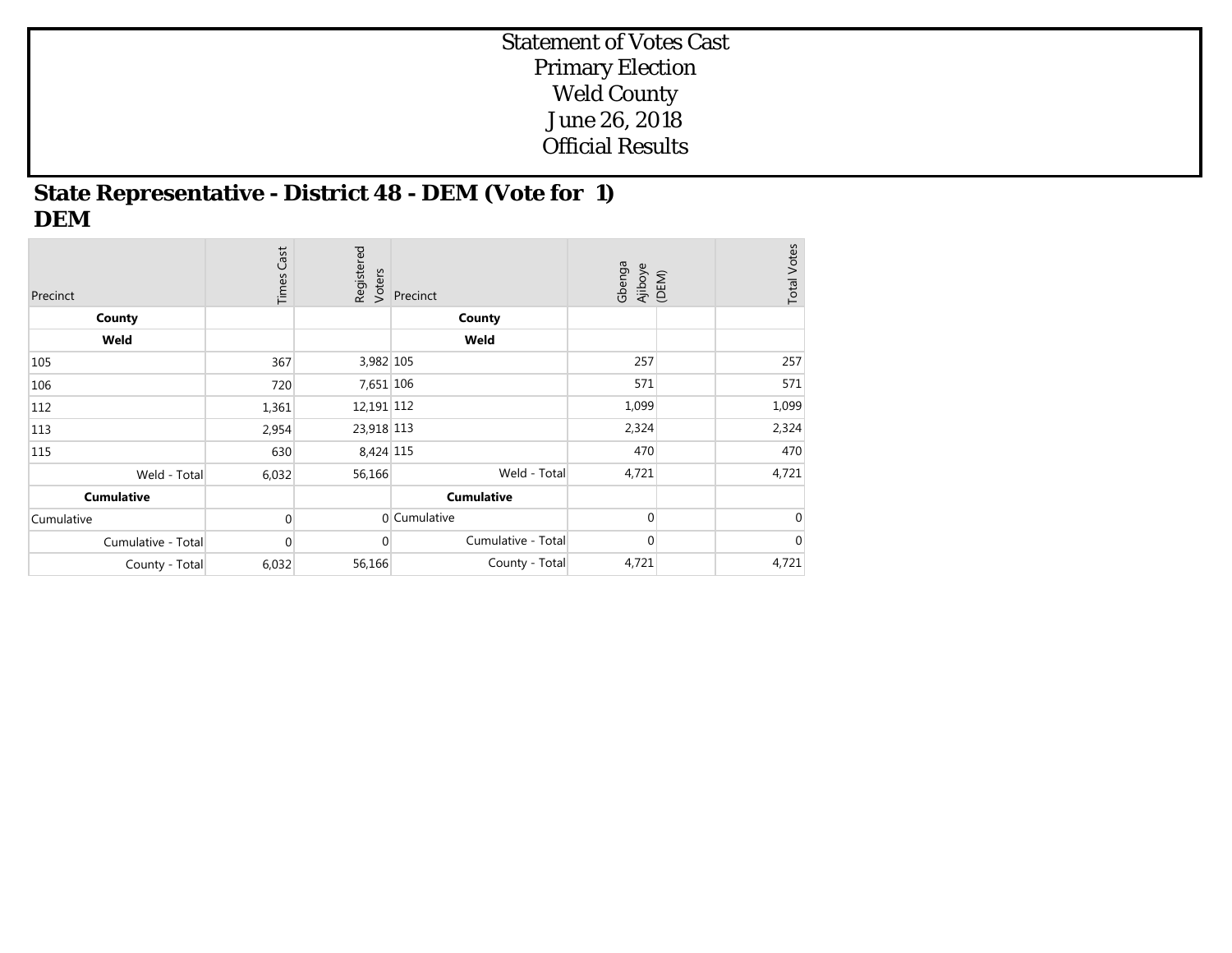## **State Representative - District 49 - DEM (Vote for 1) DEM**

| Precinct           | Cast<br>Times | Registered<br>Voters | Precinct           | Conor<br>Duffy<br>(DEM) | <b>Total Votes</b> |
|--------------------|---------------|----------------------|--------------------|-------------------------|--------------------|
| County             |               |                      | County             |                         |                    |
| Weld               |               |                      | Weld               |                         |                    |
| 103                | 1,592         | 13,268 103           |                    | 1,221                   | 1,221              |
| 104                | 146           | 1,447 104            |                    | 108                     | 108                |
| Weld - Total       | 1,738         | 14,715               | Weld - Total       | 1,329                   | 1,329              |
| <b>Cumulative</b>  |               |                      | <b>Cumulative</b>  |                         |                    |
| Cumulative         | $\Omega$      |                      | 0 Cumulative       | $\Omega$                | $\overline{0}$     |
| Cumulative - Total | $\mathbf{0}$  | $\Omega$             | Cumulative - Total | $\overline{0}$          | $\overline{0}$     |
| County - Total     | 1,738         | 14,715               | County - Total     | 1,329                   | 1,329              |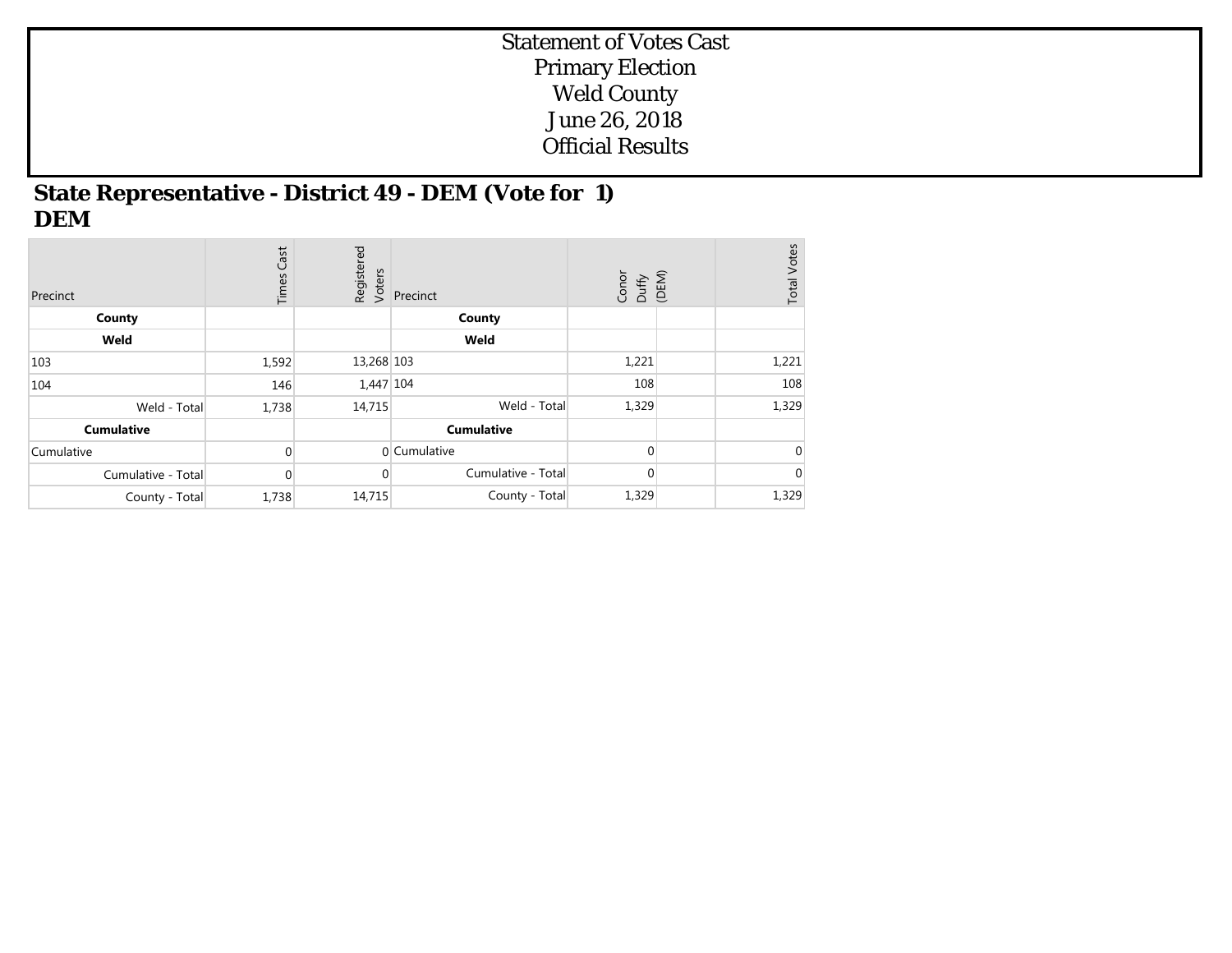#### **State Representative - District 50 - DEM (Vote for 1) DEM**

| Precinct           | <b>Times Cast</b> | Registered<br>Voters | Precinct           | Rochelle<br>Galindo | (DEM) | Riesberg<br>$\underline{\mathsf{F}}$ | (DEM) | <b>Total Votes</b> |
|--------------------|-------------------|----------------------|--------------------|---------------------|-------|--------------------------------------|-------|--------------------|
| County             |                   |                      | County             |                     |       |                                      |       |                    |
| Weld               |                   |                      | Weld               |                     |       |                                      |       |                    |
| 107                | 3,722             | 28,766 107           |                    | 2,104               |       | 1,479                                |       | 3,583              |
| 108                | 644               | 5,653 108            |                    | 352                 |       | 270                                  |       | 622                |
| Weld - Total       | 4,366             | 34,419               | Weld - Total       | 2,456               |       | 1,749                                |       | 4,205              |
| <b>Cumulative</b>  |                   |                      | <b>Cumulative</b>  |                     |       |                                      |       |                    |
| Cumulative         | $\Omega$          |                      | 0 Cumulative       |                     |       | $\Omega$                             |       | $\Omega$           |
| Cumulative - Total | $\Omega$          |                      | Cumulative - Total | $\Omega$            |       | $\Omega$                             |       | $\overline{0}$     |
| County - Total     | 4,366             | 34,419               | County - Total     | 2,456               |       | 1,749                                |       | 4,205              |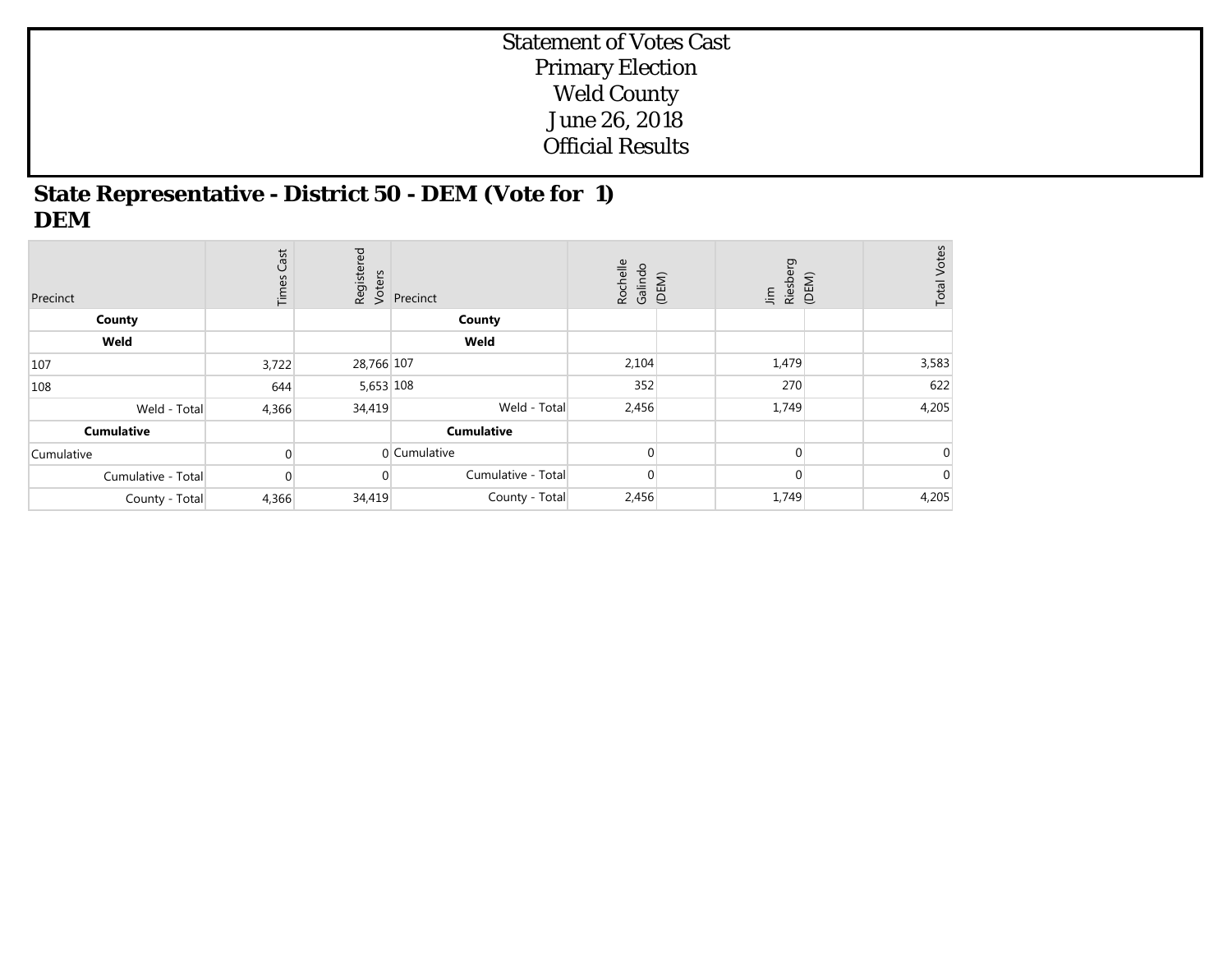## **State Representative - District 63 - DEM (Vote for 1) DEM**

| Precinct           | <b>Times Cast</b> | Registered<br>Voters | Precinct           | D. Bobian<br>(DEM)<br><b>Brandon</b> | <b>Total Votes</b> |
|--------------------|-------------------|----------------------|--------------------|--------------------------------------|--------------------|
| County             |                   |                      | County             |                                      |                    |
| Weld               |                   |                      | Weld               |                                      |                    |
| 101                | 2,211             | 14,485 101           |                    | 1,655                                | 1,655              |
| 102                | 2,592             | 21,115 102           |                    | 2,049                                | 2,049              |
| 109                | 790               | 6,930 109            |                    | 617                                  | 617                |
| 110                | 48                |                      | 432 110            | 32                                   | 32                 |
| 114                | 964               | 13,487 114           |                    | 783                                  | 783                |
| Weld - Total       | 6,605             | 56,449               | Weld - Total       | 5,136                                | 5,136              |
| <b>Cumulative</b>  |                   |                      | <b>Cumulative</b>  |                                      |                    |
| Cumulative         | $\Omega$          |                      | 0 Cumulative       | $\Omega$                             | $\mathbf 0$        |
| Cumulative - Total | $\mathbf 0$       | $\Omega$             | Cumulative - Total | $\overline{0}$                       | $\mathbf 0$        |
| County - Total     | 6,605             | 56,449               | County - Total     | 5,136                                | 5,136              |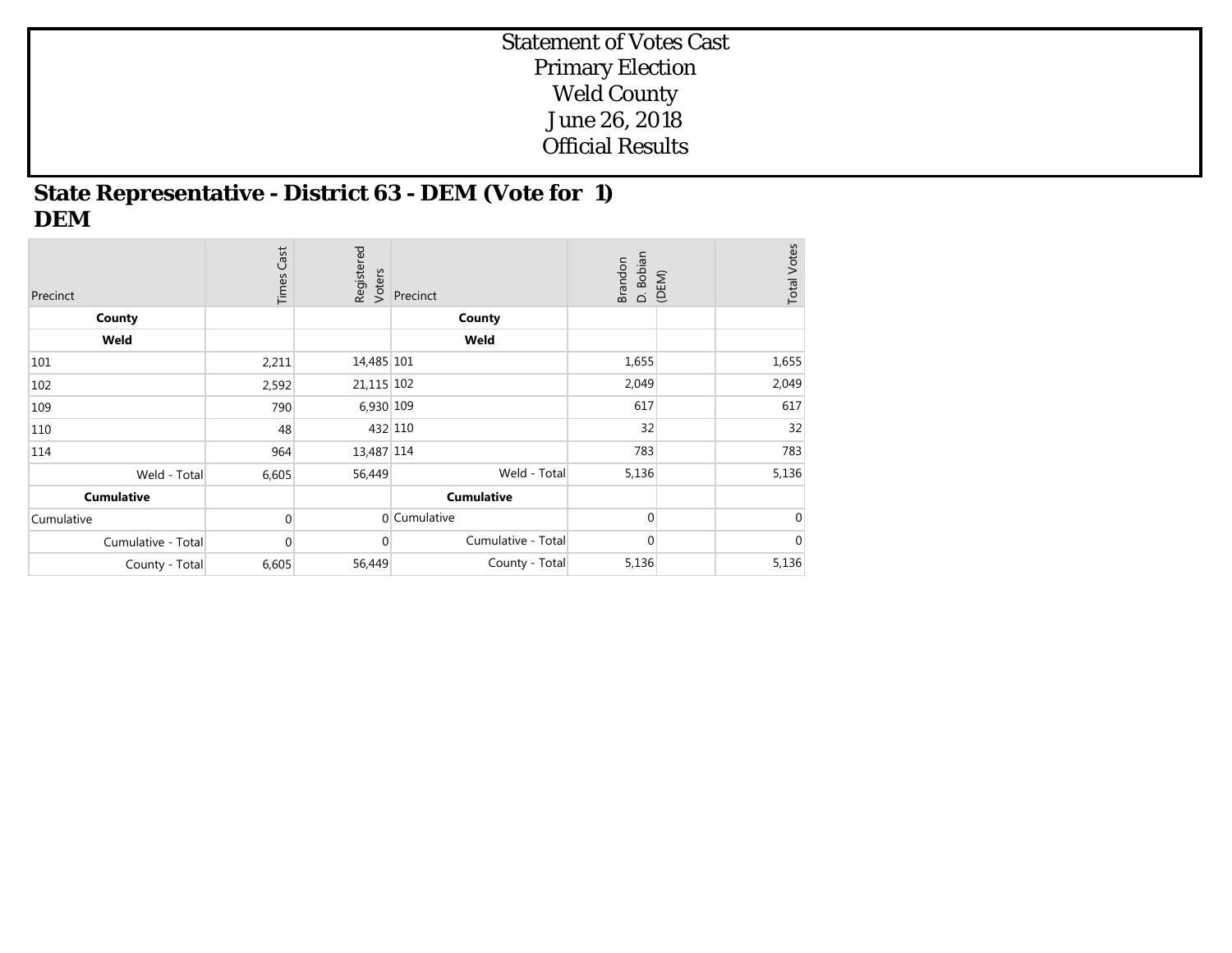## **Weld County Commissioner At Large - DEM (Vote for 1) DEM**

| Precinct           | <b>Times Cast</b> | Registered<br>Voters | Precinct           | Erickson<br>Carl B. | (DEM) | <b>Total Votes</b> |
|--------------------|-------------------|----------------------|--------------------|---------------------|-------|--------------------|
| County             |                   |                      | County             |                     |       |                    |
| Weld               |                   |                      | Weld               |                     |       |                    |
| 101                | 2,211             | 14,485 101           |                    | 1,656               |       | 1,656              |
| 102                | 2,592             | 21,115 102           |                    | 2,054               |       | 2,054              |
| 103                | 1,592             | 13,268 103           |                    | 1,232               |       | 1,232              |
| 104                | 145               | 1,431 104            |                    | 107                 |       | 107                |
| 105                | 367               | 3,982 105            |                    | 257                 |       | 257                |
| 106                | 720               | 7,651 106            |                    | 567                 |       | 567                |
| 107                | 3,722             | 28,766 107           |                    | 3,023               |       | 3,023              |
| 108                | 644               | 5,653 108            |                    | 515                 |       | 515                |
| 109                | 790               | 6,930 109            |                    | 624                 |       | 624                |
| 110                | 49                |                      | 448 110            | 33                  |       | 33                 |
| 112                | 1,361             | 12,191 112           |                    | 1,092               |       | 1,092              |
| 113                | 2,954             | 23,918 113           |                    | 2,323               |       | 2,323              |
| 114                | 964               | 13,487 114           |                    | 778                 |       | 778                |
| 115                | 630               | 8,424 115            |                    | 478                 |       | 478                |
| Weld - Total       | 18,741            | 161,749              | Weld - Total       | 14,739              |       | 14,739             |
| <b>Cumulative</b>  |                   |                      | <b>Cumulative</b>  |                     |       |                    |
| Cumulative         | $\boldsymbol{0}$  |                      | 0 Cumulative       | $\overline{0}$      |       | $\mathbf 0$        |
| Cumulative - Total | $\mathbf{0}$      | $\overline{0}$       | Cumulative - Total | $\overline{0}$      |       | $\pmb{0}$          |
| County - Total     | 18,741            | 161,749              | County - Total     | 14,739              |       | 14,739             |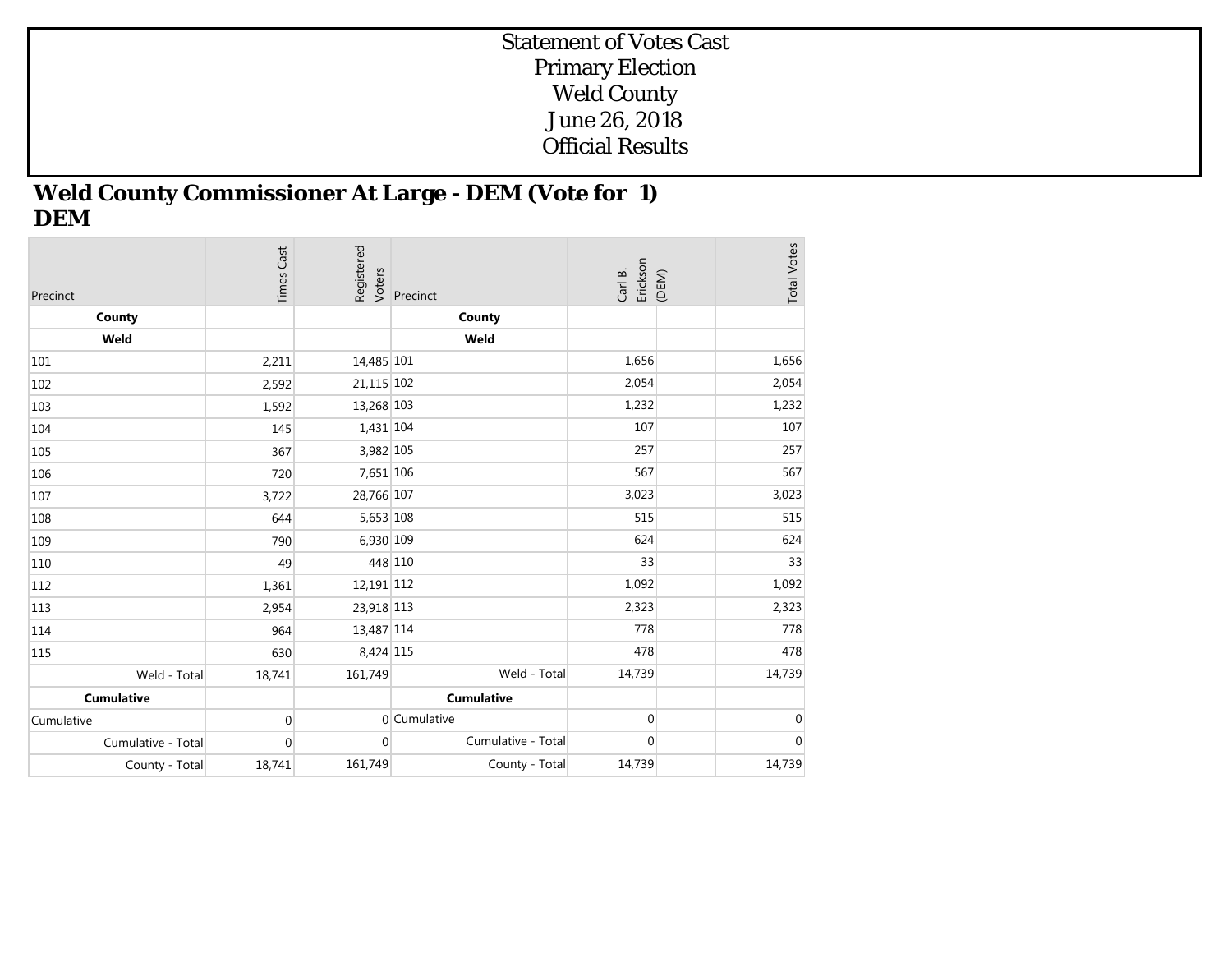## **Weld County Commissioner District 2 - DEM (Vote for 1) DEM**

| Precinct           | <b>Times Cast</b> | Registered<br>Voters | Precinct           | Duane J.<br>Leise | <b>Total Votes</b> |
|--------------------|-------------------|----------------------|--------------------|-------------------|--------------------|
| County             |                   |                      | County             |                   |                    |
| Weld               |                   |                      | Weld               |                   |                    |
| 102                | 2,592             | 21,115 102           |                    | 2,036             | 2,036              |
| 104                | 145               | 1,431 104            |                    | 105               | 105                |
| 106                | 720               | 7,651 106            |                    | 556               | 556                |
| 108                | 644               | 5,653 108            |                    | 515               | 515                |
| 110                | 48                |                      | 432 110            | 32                | 32                 |
| 113                | 2,954             | 23,918 113           |                    | 2,301             | 2,301              |
| Weld - Total       | 7,103             | 60,200               | Weld - Total       | 5,545             | 5,545              |
| <b>Cumulative</b>  |                   |                      | <b>Cumulative</b>  |                   |                    |
| Cumulative         | $\mathbf{0}$      |                      | 0 Cumulative       | $\Omega$          | $\mathbf 0$        |
| Cumulative - Total | $\mathbf{0}$      | $\overline{0}$       | Cumulative - Total | $\mathbf 0$       | 0                  |
| County - Total     | 7,103             | 60,200               | County - Total     | 5,545             | 5,545              |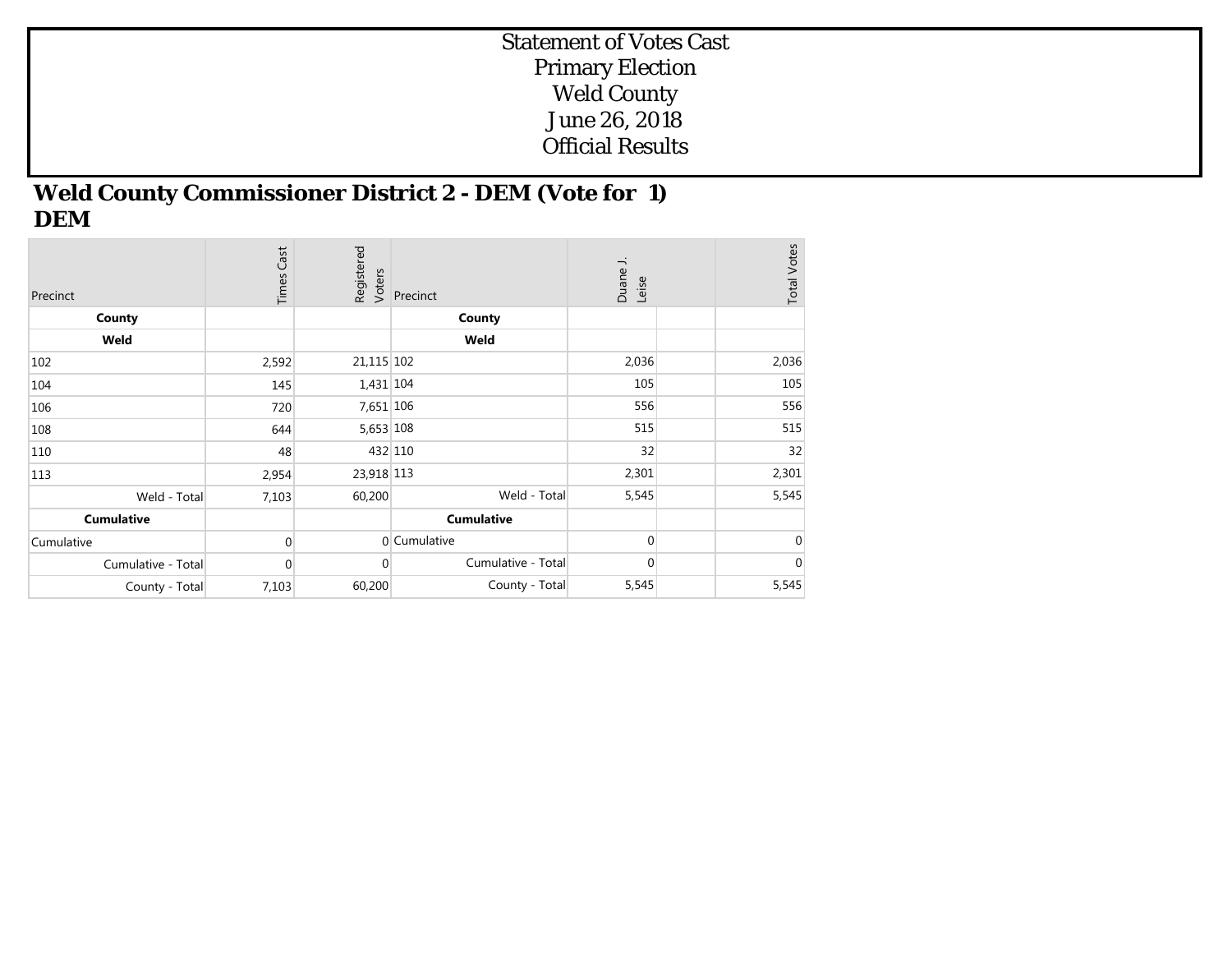## **Weld County Clerk and Recorder - DEM (Vote for 1) DEM**

| Precinct           | <b>Times Cast</b> | Registered<br>Voters | Precinct           | Velasquez<br>Susie | (DEM) | <b>Total Votes</b> |
|--------------------|-------------------|----------------------|--------------------|--------------------|-------|--------------------|
| County             |                   |                      | County             |                    |       |                    |
| Weld               |                   |                      | Weld               |                    |       |                    |
| 101                | 2,211             | 14,485 101           |                    | 1,674              |       | 1,674              |
| 102                | 2,592             | 21,115 102           |                    | 2,074              |       | 2,074              |
| 103                | 1,592             | 13,268 103           |                    | 1,249              |       | 1,249              |
| 104                | 145               | 1,431 104            |                    | 110                |       | 110                |
| 105                | 367               | 3,982 105            |                    | 267                |       | 267                |
| 106                | 720               | 7,651 106            |                    | 582                |       | 582                |
| 107                | 3,722             | 28,766 107           |                    | 3,147              |       | 3,147              |
| 108                | 644               | 5,653 108            |                    | 543                |       | 543                |
| 109                | 790               | 6,930 109            |                    | 641                |       | 641                |
| 110                | 49                |                      | 448 110            | 33                 |       | 33                 |
| 112                | 1,361             | 12,191 112           |                    | 1,141              |       | 1,141              |
| 113                | 2,954             | 23,918 113           |                    | 2,412              |       | 2,412              |
| 114                | 964               | 13,487 114           |                    | 793                |       | 793                |
| 115                | 630               | 8,424 115            |                    | 487                |       | 487                |
| Weld - Total       | 18,741            | 161,749              | Weld - Total       | 15,153             |       | 15,153             |
| <b>Cumulative</b>  |                   |                      | <b>Cumulative</b>  |                    |       |                    |
| Cumulative         | $\mathbf 0$       |                      | 0 Cumulative       | $\overline{0}$     |       | $\mathbf 0$        |
| Cumulative - Total | 0                 | $\overline{0}$       | Cumulative - Total | $\overline{0}$     |       | $\boldsymbol{0}$   |
| County - Total     | 18,741            | 161,749              | County - Total     | 15,153             |       | 15,153             |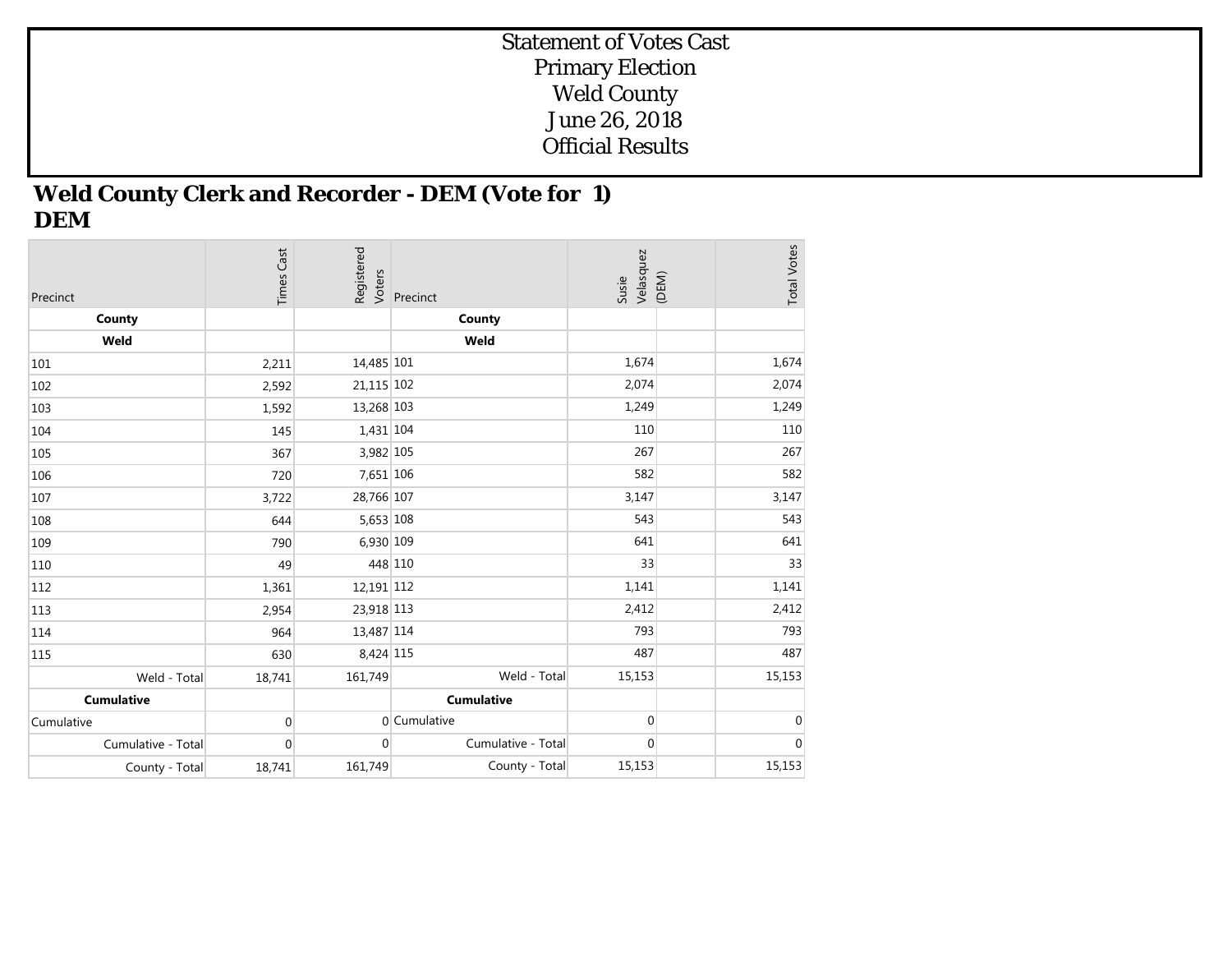# **Weld County Assessor - DEM (Vote for 1) DEM**

| Precinct           | <b>Times Cast</b> | Registered<br>Voters | Precinct           | candidates<br>There are<br>for this<br>$\overline{c}$ | office. | <b>Total Votes</b> |
|--------------------|-------------------|----------------------|--------------------|-------------------------------------------------------|---------|--------------------|
| County             |                   |                      | County             |                                                       |         |                    |
| Weld               |                   |                      | Weld               |                                                       |         |                    |
| 101                | 2,211             | 14,485 101           |                    |                                                       |         | $\mathbf 0$        |
| 102                | 2,592             | 21,115 102           |                    |                                                       |         | $\boldsymbol{0}$   |
| 103                | 1,592             | 13,268 103           |                    |                                                       |         | $\pmb{0}$          |
| 104                | 145               | 1,431 104            |                    |                                                       |         | $\boldsymbol{0}$   |
| 105                | 367               | 3,982 105            |                    |                                                       |         | $\boldsymbol{0}$   |
| 106                | 720               | 7,651 106            |                    |                                                       |         | $\boldsymbol{0}$   |
| 107                | 3,722             | 28,766 107           |                    |                                                       |         | $\boldsymbol{0}$   |
| 108                | 644               | 5,653 108            |                    |                                                       |         | $\boldsymbol{0}$   |
| 109                | 790               | 6,930 109            |                    |                                                       |         | $\boldsymbol{0}$   |
| 110                | 49                | 448 110              |                    |                                                       |         | $\boldsymbol{0}$   |
| 112                | 1,361             | 12,191 112           |                    |                                                       |         | $\boldsymbol{0}$   |
| 113                | 2,954             | 23,918 113           |                    |                                                       |         | $\pmb{0}$          |
| 114                | 964               | 13,487 114           |                    |                                                       |         | $\boldsymbol{0}$   |
| 115                | 630               | 8,424 115            |                    |                                                       |         | $\boldsymbol{0}$   |
| Weld - Total       | 18,741            | 161,749              | Weld - Total       |                                                       |         | $\boldsymbol{0}$   |
| <b>Cumulative</b>  |                   |                      | <b>Cumulative</b>  |                                                       |         |                    |
| Cumulative         | $\mathbf 0$       |                      | 0 Cumulative       |                                                       |         | $\boldsymbol{0}$   |
| Cumulative - Total | $\mathbf{0}$      | $\mathbf 0$          | Cumulative - Total |                                                       |         | $\boldsymbol{0}$   |
| County - Total     | 18,741            | 161,749              | County - Total     |                                                       |         | $\boldsymbol{0}$   |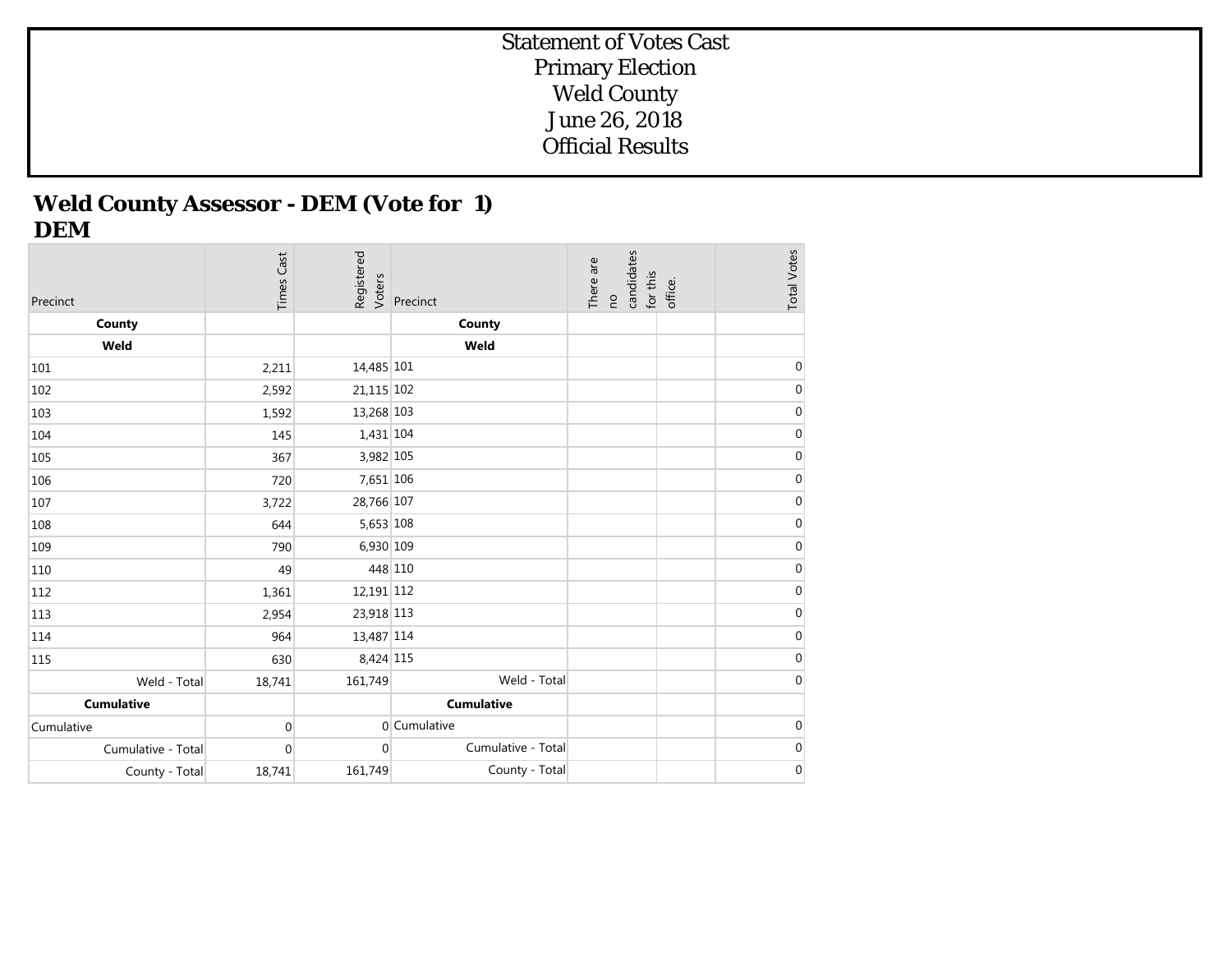## **Weld County Sheriff - DEM (Vote for 1) DEM**

| Precinct           | <b>Times Cast</b> | Registered<br>Voters | Precinct           | candidates<br>There are<br>for this<br>$\overline{c}$ | office. | <b>Total Votes</b> |
|--------------------|-------------------|----------------------|--------------------|-------------------------------------------------------|---------|--------------------|
| County             |                   |                      | County             |                                                       |         |                    |
| Weld               |                   |                      | Weld               |                                                       |         |                    |
| 101                | 2,211             | 14,485 101           |                    |                                                       |         | $\mathbf 0$        |
| 102                | 2,592             | 21,115 102           |                    |                                                       |         | $\pmb{0}$          |
| 103                | 1,592             | 13,268 103           |                    |                                                       |         | $\pmb{0}$          |
| 104                | 145               | 1,431 104            |                    |                                                       |         | $\pmb{0}$          |
| 105                | 367               | 3,982 105            |                    |                                                       |         | $\boldsymbol{0}$   |
| 106                | 720               | 7,651 106            |                    |                                                       |         | $\boldsymbol{0}$   |
| 107                | 3,722             | 28,766 107           |                    |                                                       |         | $\pmb{0}$          |
| 108                | 644               | 5,653 108            |                    |                                                       |         | $\boldsymbol{0}$   |
| 109                | 790               | 6,930 109            |                    |                                                       |         | $\boldsymbol{0}$   |
| 110                | 49                | 448 110              |                    |                                                       |         | $\boldsymbol{0}$   |
| 112                | 1,361             | 12,191 112           |                    |                                                       |         | $\boldsymbol{0}$   |
| 113                | 2,954             | 23,918 113           |                    |                                                       |         | $\pmb{0}$          |
| 114                | 964               | 13,487 114           |                    |                                                       |         | $\boldsymbol{0}$   |
| 115                | 630               | 8,424 115            |                    |                                                       |         | $\boldsymbol{0}$   |
| Weld - Total       | 18,741            | 161,749              | Weld - Total       |                                                       |         | $\boldsymbol{0}$   |
| <b>Cumulative</b>  |                   |                      | <b>Cumulative</b>  |                                                       |         |                    |
| Cumulative         | $\boldsymbol{0}$  |                      | 0 Cumulative       |                                                       |         | $\pmb{0}$          |
| Cumulative - Total | $\mathbf{0}$      | $\overline{0}$       | Cumulative - Total |                                                       |         | $\boldsymbol{0}$   |
| County - Total     | 18,741            | 161,749              | County - Total     |                                                       |         | $\boldsymbol{0}$   |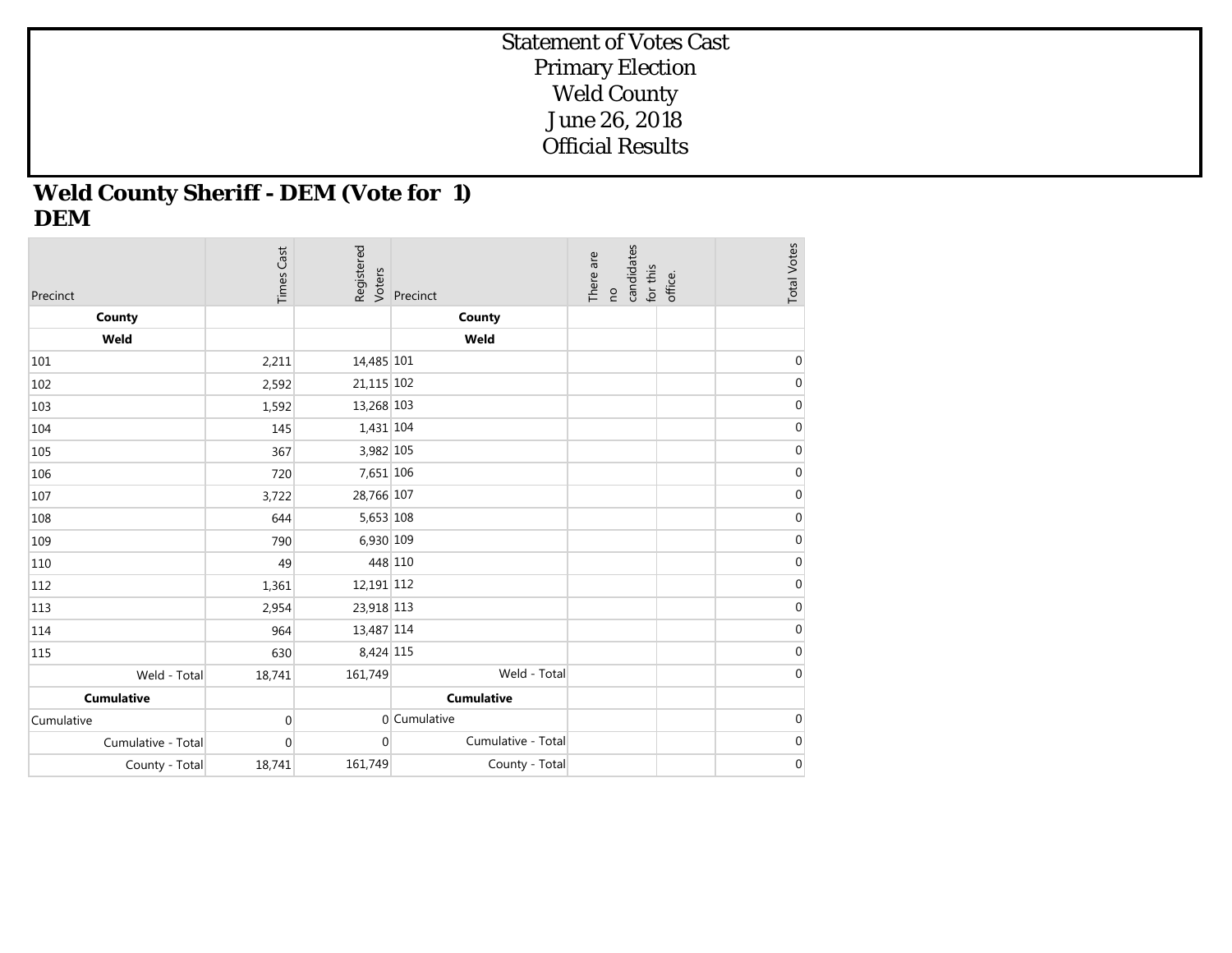#### **Representative to the 116th United States Congress - District 4 - REP (Vote for 1) REP**

| Precinct           | <b>Times Cast</b> | Registered<br>Voters | Precinct           | Ken Buck<br>(REP) | <b>Total Votes</b> |
|--------------------|-------------------|----------------------|--------------------|-------------------|--------------------|
| County             |                   |                      | County             |                   |                    |
| Weld               |                   |                      | Weld               |                   |                    |
| 101                | 1,939             | 14,485 101           |                    | 1,683             | 1,683              |
| 102                | 3,361             | 21,115 102           |                    | 3,072             | 3,072              |
| 103                | 2,495             | 13,268 103           |                    | 2,252             | 2,252              |
| 104                | 359               | 1,431 104            |                    | 305               | 305                |
| 105                | 806               | 3,982 105            |                    | 732               | 732                |
| 106                | 1,454             | 7,651 106            |                    | 1,272             | 1,272              |
| 107                | 3,104             | 28,766 107           |                    | 2,824             | 2,824              |
| 108                | 937               | 5,653 108            |                    | 859               | 859                |
| 109                | 1,017             | 6,930 109            |                    | 924               | 924                |
| 110                | 96                | 448 110              |                    | 92                | 92                 |
| 112                | 2,329             | 12,191 112           |                    | 2,120             | 2,120              |
| 113                | 4,834             | 23,918 113           |                    | 4,362             | 4,362              |
| 114                | 2,765             | 13,487 114           |                    | 2,514             | 2,514              |
| 115                | 1,869             | 8,424 115            |                    | 1,724             | 1,724              |
| Weld - Total       | 27,365            | 161,749              | Weld - Total       | 24,735            | 24,735             |
| <b>Cumulative</b>  |                   |                      | <b>Cumulative</b>  |                   |                    |
| Cumulative         | 0                 |                      | 0 Cumulative       | $\overline{0}$    | $\mathbf 0$        |
| Cumulative - Total | 0                 | $\overline{0}$       | Cumulative - Total | $\mathbf 0$       | $\boldsymbol{0}$   |
| County - Total     | 27,365            | 161,749              | County - Total     | 24,735            | 24,735             |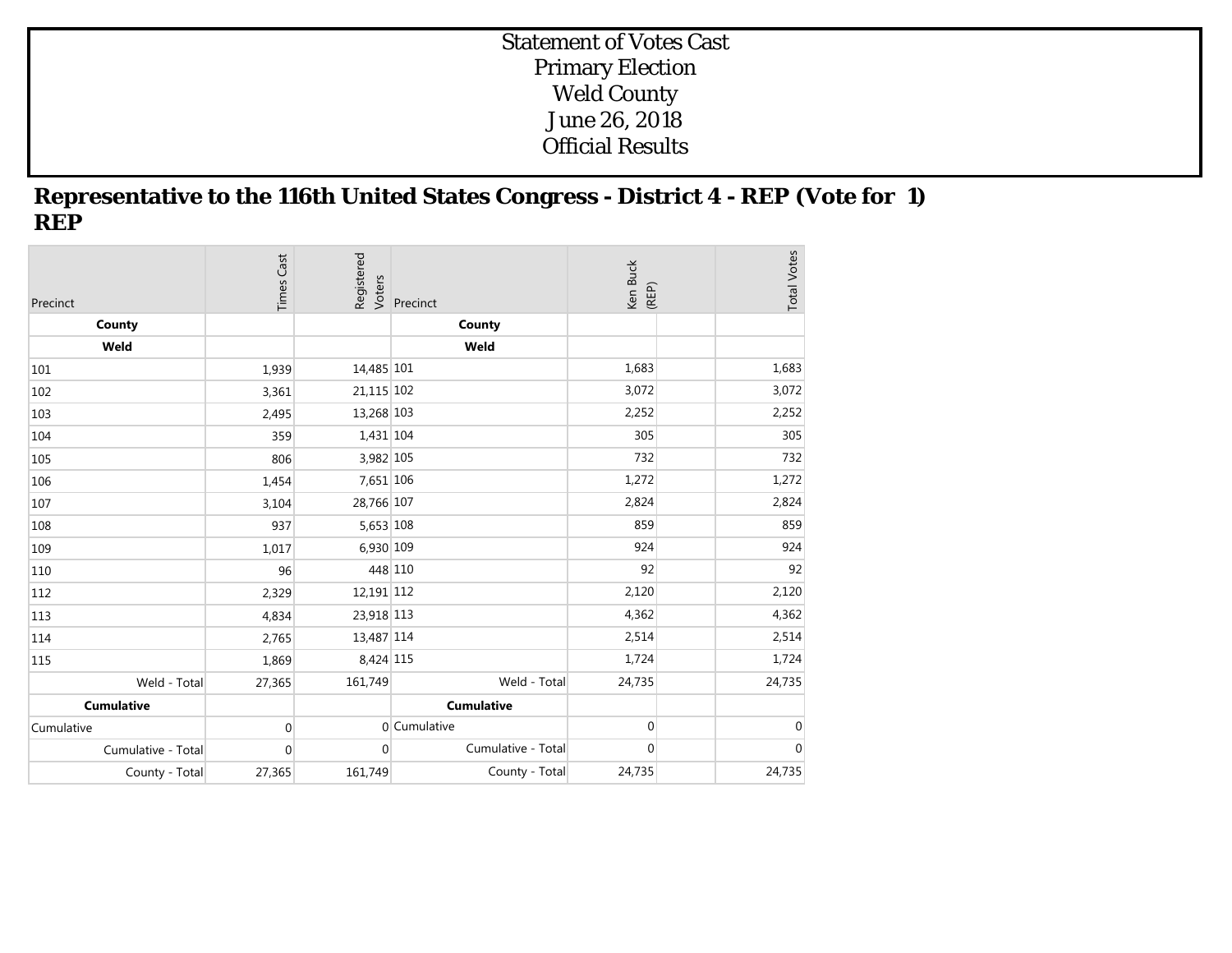## **Governor - REP (Vote for 1) REP**

| Precinct           | <b>Times Cast</b> | Registered<br>Voters | Precinct           | Stapleton<br>Walker | (REP) | Greg Lopez<br>(REP) | Robinson<br>Doug<br>(REP) | Mitchell<br>Victor<br>(REP) | <b>Total Votes</b> |
|--------------------|-------------------|----------------------|--------------------|---------------------|-------|---------------------|---------------------------|-----------------------------|--------------------|
| County             |                   |                      | County             |                     |       |                     |                           |                             |                    |
| Weld               |                   |                      | Weld               |                     |       |                     |                           |                             |                    |
| 101                | 1,939             | 14,485 101           |                    | 976                 |       | 221                 | 176                       | 546                         | 1,919              |
| 102                | 3,361             | 21,115 102           |                    | 1,642               |       | 391                 | 245                       | 1,046                       | 3,324              |
| 103                | 2,495             | 13,268 103           |                    | 1,192               |       | 314                 | 192                       | 754                         | 2,452              |
| 104                | 359               | $1,431$ 104          |                    | 153                 |       | 56                  | 26                        | 109                         | 344                |
| 105                | 806               | 3,982 105            |                    | 381                 |       | 99                  | 59                        | 255                         | 794                |
| 106                | 1,454             | 7,651 106            |                    | 667                 |       | 180                 | 109                       | 442                         | 1,398              |
| 107                | 3,104             | 28,766 107           |                    | 1,397               |       | 384                 | 219                       | 1,026                       | 3,026              |
| 108                | 937               | 5,653 108            |                    | 447                 |       | 108                 | 71                        | 295                         | 921                |
| 109                | 1,017             | 6,930 109            |                    | 499                 |       | 109                 | 65                        | 331                         | 1,004              |
| 110                | 96                | 448 110              |                    | 44                  |       | 8                   | 5                         | 37                          | 93                 |
| 112                | 2,329             | 12,191 112           |                    | 1,198               |       | 203                 | 159                       | 706                         | 2,266              |
| 113                | 4,834             | 23,918 113           |                    | 2,498               |       | 439                 | 327                       | 1,387                       | 4,651              |
| 114                | 2,765             | 13,487 114           |                    | 1,245               |       | 317                 | 190                       | 964                         | 2,716              |
| 115                | 1,869             | 8,424 115            |                    | 897                 |       | 194                 | 132                       | 614                         | 1,837              |
| Weld - Total       | 27,365            | 161,749              | Weld - Total       | 13,236              |       | 3,023               | 1,975                     | 8,512                       | 26,746             |
| <b>Cumulative</b>  |                   |                      | <b>Cumulative</b>  |                     |       |                     |                           |                             |                    |
| Cumulative         | $\overline{0}$    |                      | 0 Cumulative       | $\overline{0}$      |       | $\Omega$            | $\Omega$                  | $\mathbf 0$                 | $\mathbf 0$        |
| Cumulative - Total | $\mathbf 0$       | $\Omega$             | Cumulative - Total | $\overline{0}$      |       | $\overline{0}$      | $\mathbf 0$               | $\mathbf 0$                 | $\overline{0}$     |
| County - Total     | 27,365            | 161,749              | County - Total     | 13,236              |       | 3,023               | 1,975                     | 8,512                       | 26,746             |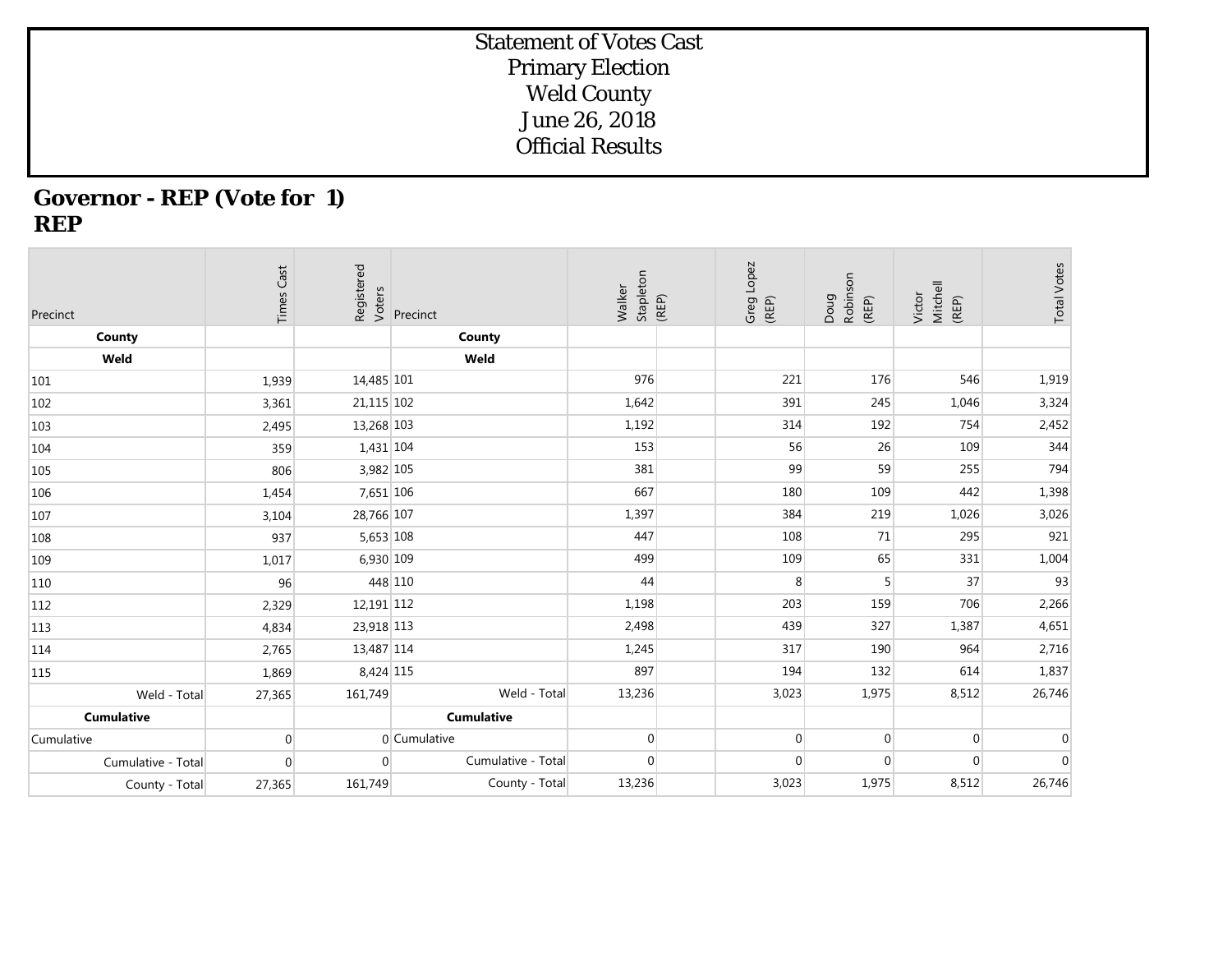# **Secretary of State - REP (Vote for 1) REP**

| Precinct           | <b>Times Cast</b> | Registered<br>Voters | Precinct           | Williams<br>Wayne | (REP) | <b>Total Votes</b> |
|--------------------|-------------------|----------------------|--------------------|-------------------|-------|--------------------|
| County             |                   |                      | County             |                   |       |                    |
| Weld               |                   |                      | Weld               |                   |       |                    |
| 101                | 1,939             | 14,485 101           |                    | 1,626             |       | 1,626              |
| 102                | 3,361             | 21,115 102           |                    | 2,873             |       | 2,873              |
| 103                | 2,495             | 13,268 103           |                    | 2,109             |       | 2,109              |
| 104                | 359               | 1,431 104            |                    | 288               |       | 288                |
| 105                | 806               | 3,982 105            |                    | 669               |       | 669                |
| 106                | 1,454             | 7,651 106            |                    | 1,184             |       | 1,184              |
| 107                | 3,104             | 28,766 107           |                    | 2,625             |       | 2,625              |
| 108                | 937               | 5,653 108            |                    | 812               |       | 812                |
| 109                | 1,017             | 6,930 109            |                    | 887               |       | 887                |
| 110                | 96                | 448 110              |                    | 85                |       | 85                 |
| 112                | 2,329             | 12,191 112           |                    | 1,928             |       | 1,928              |
| 113                | 4,834             | 23,918 113           |                    | 4,042             |       | 4,042              |
| 114                | 2,765             | 13,487 114           |                    | 2,339             |       | 2,339              |
| 115                | 1,869             | 8,424 115            |                    | 1,597             |       | 1,597              |
| Weld - Total       | 27,365            | 161,749              | Weld - Total       | 23,064            |       | 23,064             |
| <b>Cumulative</b>  |                   |                      | <b>Cumulative</b>  |                   |       |                    |
| Cumulative         | $\mathbf{0}$      |                      | 0 Cumulative       | $\mathbf{0}$      |       | $\mathbf{0}$       |
| Cumulative - Total | $\mathbf{0}$      | $\mathbf 0$          | Cumulative - Total | $\mathbf 0$       |       | $\boldsymbol{0}$   |
| County - Total     | 27,365            | 161,749              | County - Total     | 23,064            |       | 23,064             |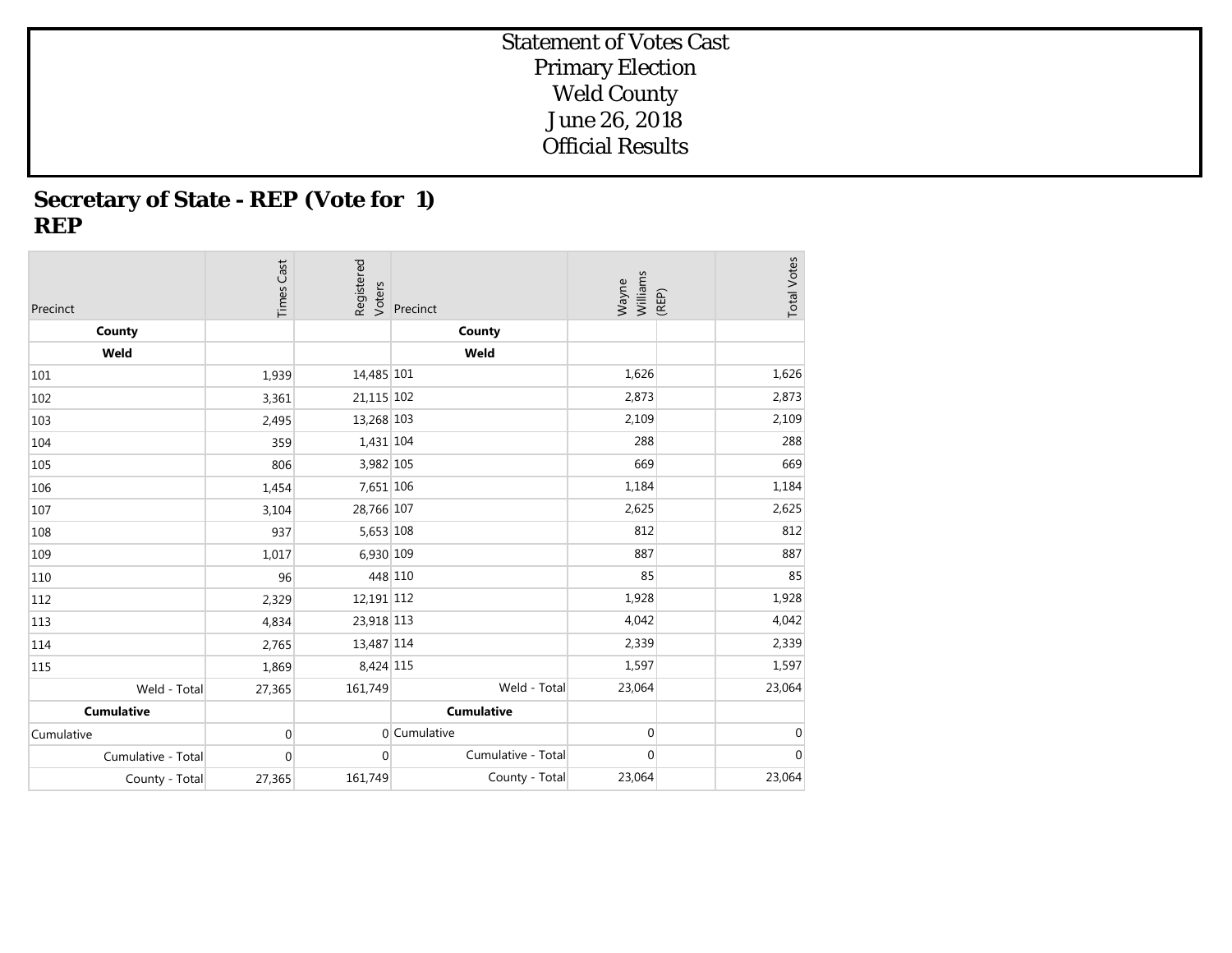## **State Treasurer - REP (Vote for 1) REP**

| Precinct           | <b>Times Cast</b> | Registered<br>Voters | Precinct           | Everett<br>Justin | (REP) | Lawrence<br>Polly | (REP) | Watson<br>(REP)<br>Brian | <b>Total Votes</b> |
|--------------------|-------------------|----------------------|--------------------|-------------------|-------|-------------------|-------|--------------------------|--------------------|
| County             |                   |                      | County             |                   |       |                   |       |                          |                    |
| Weld               |                   |                      | Weld               |                   |       |                   |       |                          |                    |
| 101                | 1,939             | 14,485 101           |                    | 694               |       | 377               |       | 631                      | 1,702              |
| 102                | 3,361             | 21,115 102           |                    | 1,211             |       | 668               |       | 1,121                    | 3,000              |
| 103                | 2,495             | 13,268 103           |                    | 854               |       | 497               |       | 795                      | 2,146              |
| 104                | 359               | 1,431 104            |                    | 130               |       | 64                |       | 104                      | 298                |
| 105                | 806               | 3,982 105            |                    | 280               |       | 155               |       | 256                      | 691                |
| 106                | 1,454             | 7,651 106            |                    | 465               |       | 278               |       | 478                      | 1,221              |
| 107                | 3,104             | 28,766 107           |                    | 1,024             |       | 629               |       | 1,112                    | 2,765              |
| 108                | 937               | 5,653 108            |                    | 322               |       | 172               |       | 329                      | 823                |
| 109                | 1,017             | 6,930 109            |                    | 319               |       | 215               |       | 389                      | 923                |
| 110                | 96                | 448 110              |                    | 27                |       | 13                |       | 45                       | 85                 |
| 112                | 2,329             | 12,191 112           |                    | 695               |       | 438               |       | 862                      | 1,995              |
| 113                | 4,834             | 23,918 113           |                    | 1,494             |       | 853               |       | 1,779                    | 4,126              |
| 114                | 2,765             | 13,487 114           |                    | 948               |       | 516               |       | 965                      | 2,429              |
| 115                | 1,869             | 8,424 115            |                    | 640               |       | 337               |       | 676                      | 1,653              |
| Weld - Total       | 27,365            | 161,749              | Weld - Total       | 9,103             |       | 5,212             |       | 9,542                    | 23,857             |
| <b>Cumulative</b>  |                   |                      | <b>Cumulative</b>  |                   |       |                   |       |                          |                    |
| Cumulative         | $\Omega$          |                      | 0 Cumulative       | $\overline{0}$    |       | $\mathbf 0$       |       | $\mathbf 0$              | $\mathbf 0$        |
| Cumulative - Total | 0                 | $\overline{0}$       | Cumulative - Total | $\overline{0}$    |       | $\mathbf 0$       |       | $\mathbf{0}$             | $\mathbf 0$        |
| County - Total     | 27,365            | 161,749              | County - Total     | 9,103             |       | 5,212             |       | 9,542                    | 23,857             |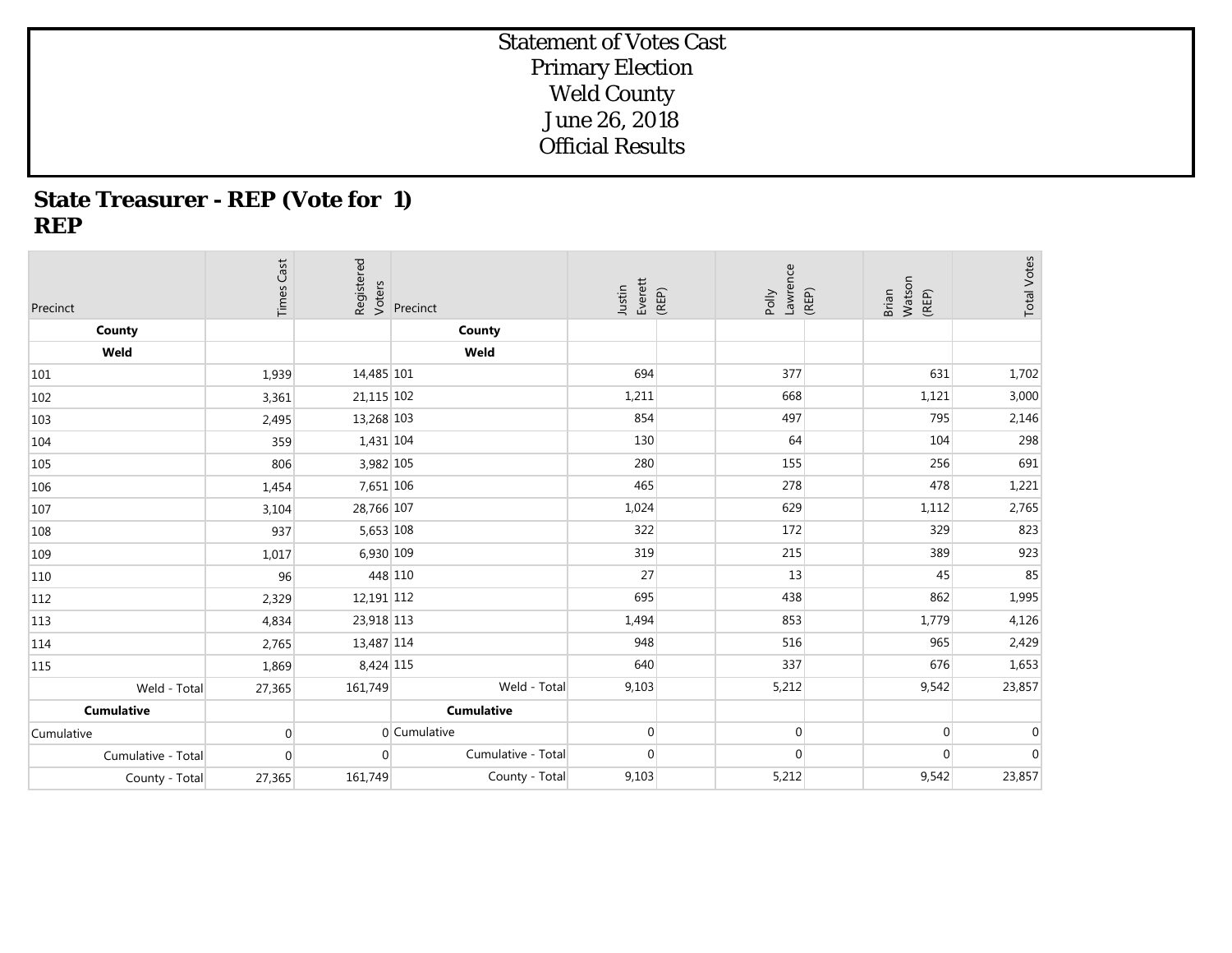## **Attorney General - REP (Vote for 1) REP**

| Precinct           | <b>Times Cast</b> | Registered<br>Voters | Precinct           | Brauchler<br>George | <b>Total Votes</b><br>(REP) |
|--------------------|-------------------|----------------------|--------------------|---------------------|-----------------------------|
| County             |                   |                      | County             |                     |                             |
| Weld               |                   |                      | Weld               |                     |                             |
| 101                | 1,939             | 14,485 101           |                    | 1,616               | 1,616                       |
| 102                | 3,361             | 21,115 102           |                    | 2,869               | 2,869                       |
| 103                | 2,495             | 13,268 103           |                    | 2,090               | 2,090                       |
| 104                | 359               | 1,431 104            |                    | 280                 | 280                         |
| 105                | 806               | 3,982 105            |                    | 671                 | 671                         |
| 106                | 1,454             | 7,651 106            |                    | 1,173               | 1,173                       |
| 107                | 3,104             | 28,766 107           |                    | 2,605               | 2,605                       |
| 108                | 937               | 5,653 108            |                    | 796                 | 796                         |
| 109                | 1,017             | 6,930 109            |                    | 882                 | 882                         |
| 110                | 96                | 448 110              |                    | 81                  | 81                          |
| 112                | 2,329             | 12,191 112           |                    | 1,927               | 1,927                       |
| 113                | 4,834             | 23,918 113           |                    | 3,999               | 3,999                       |
| 114                | 2,765             | 13,487 114           |                    | 2,346               | 2,346                       |
| 115                | 1,869             | 8,424 115            |                    | 1,597               | 1,597                       |
| Weld - Total       | 27,365            | 161,749              | Weld - Total       | 22,932              | 22,932                      |
| <b>Cumulative</b>  |                   |                      | <b>Cumulative</b>  |                     |                             |
| Cumulative         | $\mathbf 0$       |                      | 0 Cumulative       | 0                   | $\mathbf 0$                 |
| Cumulative - Total | $\mathbf{0}$      | $\overline{0}$       | Cumulative - Total | $\mathbf 0$         | $\boldsymbol{0}$            |
| County - Total     | 27,365            | 161,749              | County - Total     | 22,932              | 22,932                      |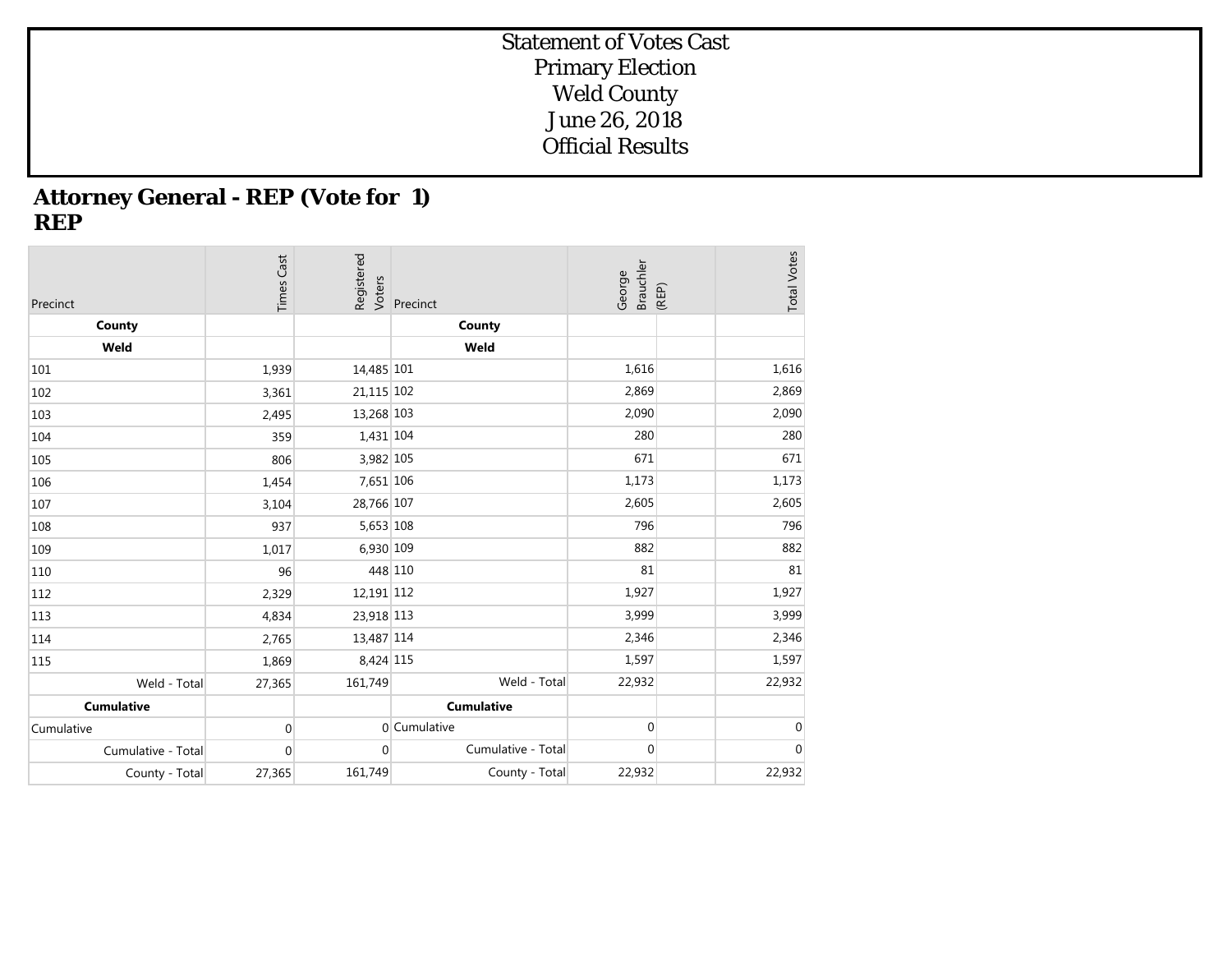## **State Board of Education Member - Congressional District 4 - REP (Vote for 1) REP**

| Precinct           | <b>Times Cast</b> | Registered<br>Voters | Precinct           | Debora L.<br>Scheffel | (REP) | <b>Total Votes</b> |
|--------------------|-------------------|----------------------|--------------------|-----------------------|-------|--------------------|
| County             |                   |                      | County             |                       |       |                    |
| Weld               |                   |                      | Weld               |                       |       |                    |
| 101                | 1,939             | 14,485 101           |                    | 1,561                 |       | 1,561              |
| 102                | 3,361             | 21,115 102           |                    | 2,788                 |       | 2,788              |
| 103                | 2,495             | 13,268 103           |                    | 2,030                 |       | 2,030              |
| 104                | 359               | 1,431 104            |                    | 273                   |       | 273                |
| 105                | 806               | 3,982 105            |                    | 644                   |       | 644                |
| 106                | 1,454             | 7,651 106            |                    | 1,128                 |       | 1,128              |
| 107                | 3,104             | 28,766 107           |                    | 2,532                 |       | 2,532              |
| 108                | 937               | 5,653 108            |                    | 786                   |       | 786                |
| 109                | 1,017             | 6,930 109            |                    | 860                   |       | 860                |
| 110                | 96                | 448 110              |                    | 84                    |       | 84                 |
| 112                | 2,329             | 12,191 112           |                    | 1,853                 |       | 1,853              |
| 113                | 4,834             | 23,918 113           |                    | 3,854                 |       | 3,854              |
| 114                | 2,765             | 13,487 114           |                    | 2,275                 |       | 2,275              |
| 115                | 1,869             | 8,424 115            |                    | 1,541                 |       | 1,541              |
| Weld - Total       | 27,365            | 161,749              | Weld - Total       | 22,209                |       | 22,209             |
| <b>Cumulative</b>  |                   |                      | <b>Cumulative</b>  |                       |       |                    |
| Cumulative         | $\mathbf 0$       |                      | 0 Cumulative       | $\overline{0}$        |       | $\mathbf 0$        |
| Cumulative - Total | $\mathbf{0}$      | $\overline{0}$       | Cumulative - Total | $\overline{0}$        |       | $\overline{0}$     |
| County - Total     | 27,365            | 161,749              | County - Total     | 22,209                |       | 22,209             |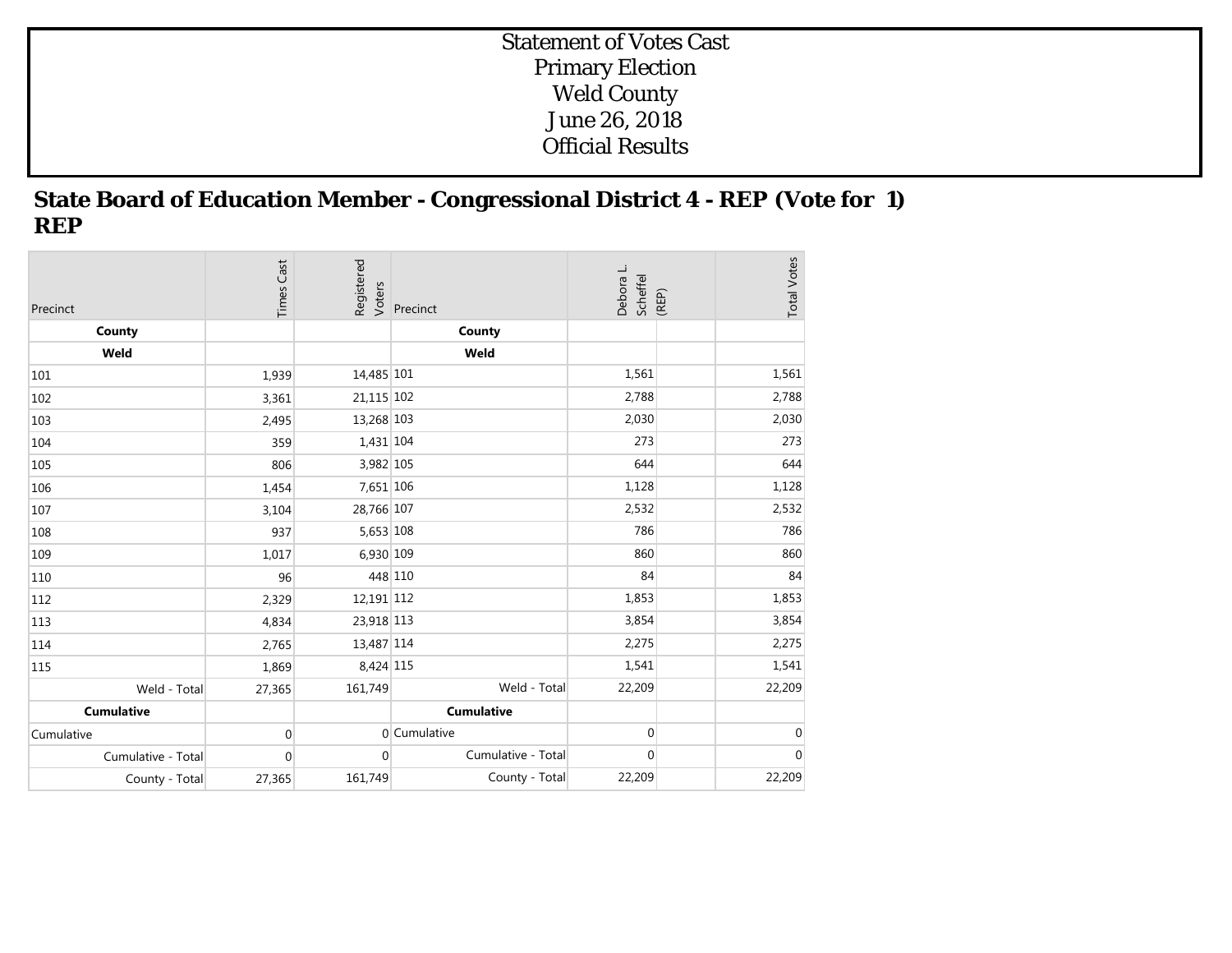## **Regent of the University of Colorado - At Large - REP (Vote for 1) REP**

| Precinct           | <b>Times Cast</b> | Registered<br>Voters | Precinct           | Montera<br>Ken | (REP) | <b>Total Votes</b> |
|--------------------|-------------------|----------------------|--------------------|----------------|-------|--------------------|
| County             |                   |                      | County             |                |       |                    |
| Weld               |                   |                      | Weld               |                |       |                    |
| 101                | 1,939             | 14,485 101           |                    | 1,556          |       | 1,556              |
| 102                | 3,361             | 21,115 102           |                    | 2,767          |       | 2,767              |
| 103                | 2,495             | 13,268 103           |                    | 2,013          |       | 2,013              |
| 104                | 359               | 1,431 104            |                    | 270            |       | 270                |
| 105                | 806               | 3,982 105            |                    | 647            |       | 647                |
| 106                | 1,454             | 7,651 106            |                    | 1,121          |       | 1,121              |
| 107                | 3,104             | 28,766 107           |                    | 2,529          |       | 2,529              |
| 108                | 937               | 5,653 108            |                    | 776            |       | 776                |
| 109                | 1,017             | 6,930 109            |                    | 843            |       | 843                |
| 110                | 96                | 448 110              |                    | 82             |       | 82                 |
| 112                | 2,329             | 12,191 112           |                    | 1,857          |       | 1,857              |
| 113                | 4,834             | 23,918 113           |                    | 3,874          |       | 3,874              |
| 114                | 2,765             | 13,487 114           |                    | 2,264          |       | 2,264              |
| 115                | 1,869             | 8,424 115            |                    | 1,537          |       | 1,537              |
| Weld - Total       | 27,365            | 161,749              | Weld - Total       | 22,136         |       | 22,136             |
| <b>Cumulative</b>  |                   |                      | <b>Cumulative</b>  |                |       |                    |
| Cumulative         | $\mathbf 0$       |                      | 0 Cumulative       | $\overline{0}$ |       | $\mathbf 0$        |
| Cumulative - Total | $\mathbf{0}$      | $\overline{0}$       | Cumulative - Total | $\overline{0}$ |       | $\mathbf 0$        |
| County - Total     | 27,365            | 161,749              | County - Total     | 22,136         |       | 22,136             |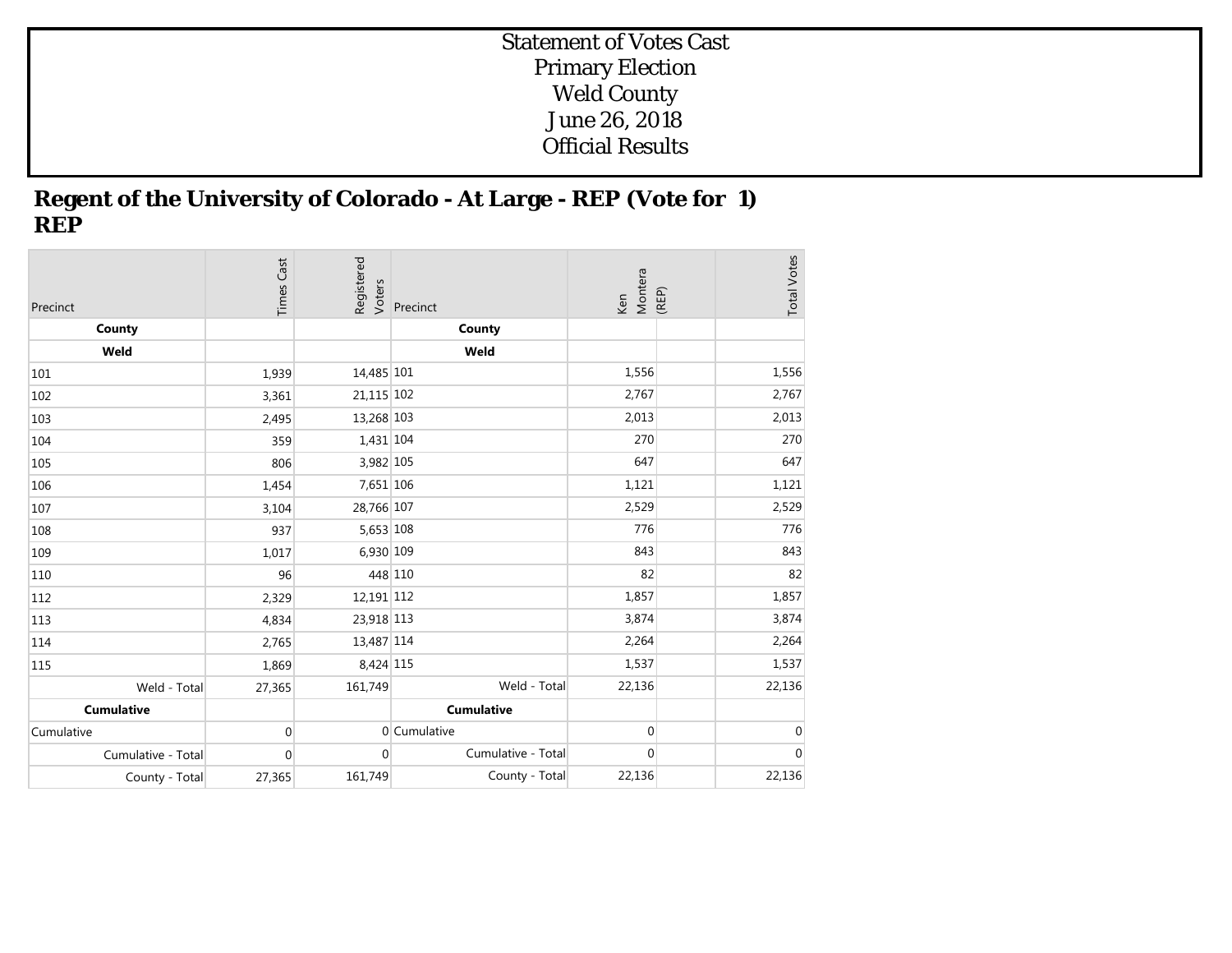## **State Senator - District 1 - REP (Vote for 1) REP**

| Precinct           | Cast<br>Times  | Registered<br>Voters | Precinct           | Jerry<br>Sonnenberg<br>(REP) | <b>Total Votes</b> |
|--------------------|----------------|----------------------|--------------------|------------------------------|--------------------|
| County             |                |                      | County             |                              |                    |
| Weld               |                |                      | Weld               |                              |                    |
| 114                | 2,765          | 13,487 114           |                    | 2,366                        | 2,366              |
| 115                | 1,869          | 8,424 115            |                    | 1,586                        | 1,586              |
| Weld - Total       | 4,634          | 21,911               | Weld - Total       | 3,952                        | 3,952              |
| <b>Cumulative</b>  |                |                      | <b>Cumulative</b>  |                              |                    |
| Cumulative         | $\Omega$       |                      | 0 Cumulative       | $\Omega$                     | $\mathbf 0$        |
| Cumulative - Total | $\overline{0}$ | $\mathbf 0$          | Cumulative - Total | 0                            | 0                  |
| County - Total     | 4,634          | 21,911               | County - Total     | 3,952                        | 3,952              |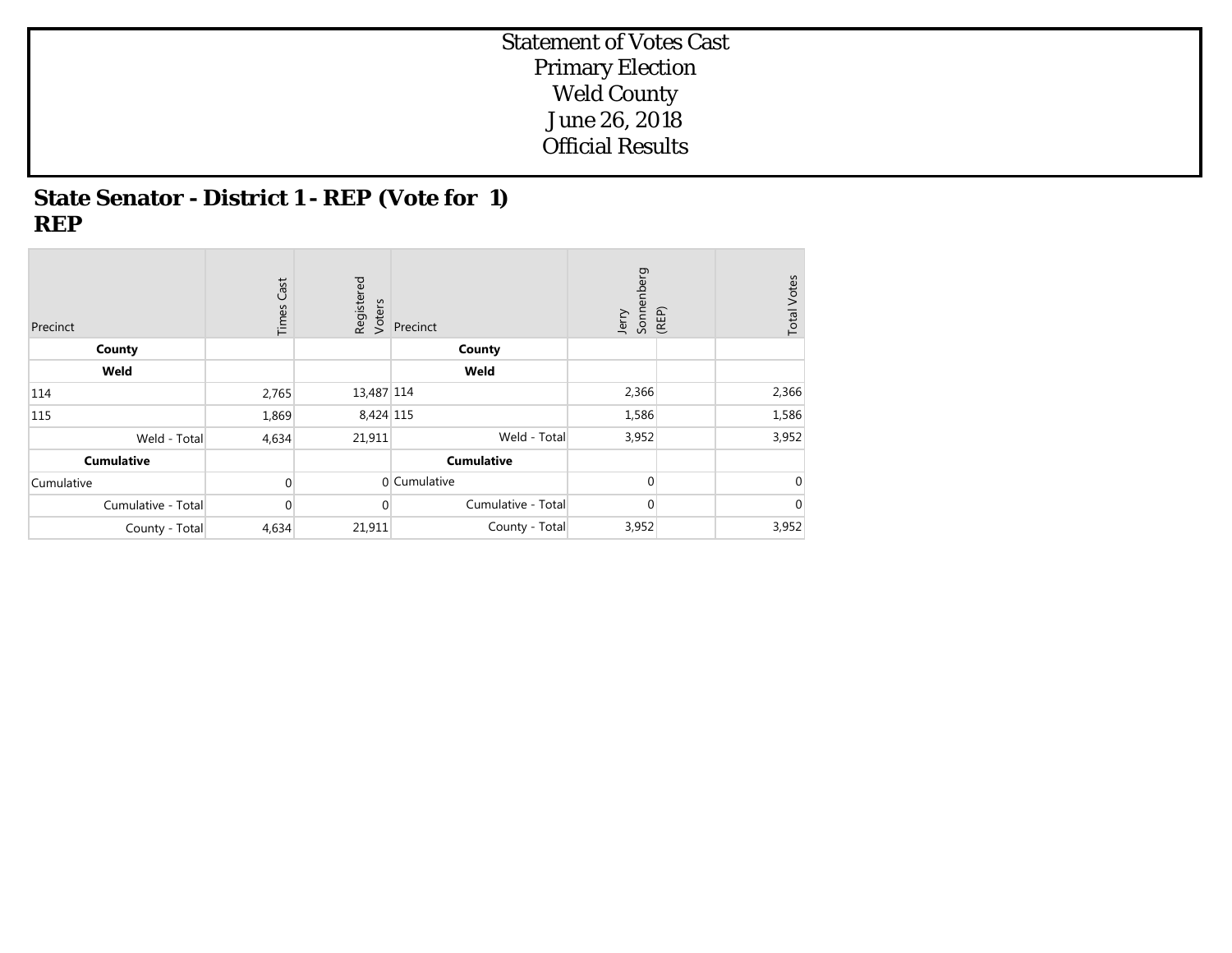## **State Senator - District 13 - REP (Vote for 1) REP**

| Precinct           | <b>Times Cast</b> | Registered<br>Voters | Precinct           | John<br>Cooke | <b>Total Votes</b><br>(REP) |
|--------------------|-------------------|----------------------|--------------------|---------------|-----------------------------|
| County             |                   |                      | County             |               |                             |
| Weld               |                   |                      | Weld               |               |                             |
| 107                | 3,104             | 28,766 107           |                    | 2,742         | 2,742                       |
| 108                | 937               | 5,653 108            |                    | 827           | 827                         |
| 109                | 1,017             | 6,930 109            |                    | 883           | 883                         |
| 110                | 96                | 448 110              |                    | 86            | 86                          |
| 112                | 2,329             | 12,191 112           |                    | 2,039         | 2,039                       |
| 113                | 4,834             | 23,918 113           |                    | 4,186         | 4,186                       |
| Weld - Total       | 12,317            | 77,906               | Weld - Total       | 10,763        | 10,763                      |
| <b>Cumulative</b>  |                   |                      | <b>Cumulative</b>  |               |                             |
| Cumulative         | $\Omega$          |                      | 0 Cumulative       | $\Omega$      | $\mathbf 0$                 |
| Cumulative - Total | $\overline{0}$    | $\mathbf 0$          | Cumulative - Total | 0             | $\overline{0}$              |
| County - Total     | 12,317            | 77,906               | County - Total     | 10,763        | 10,763                      |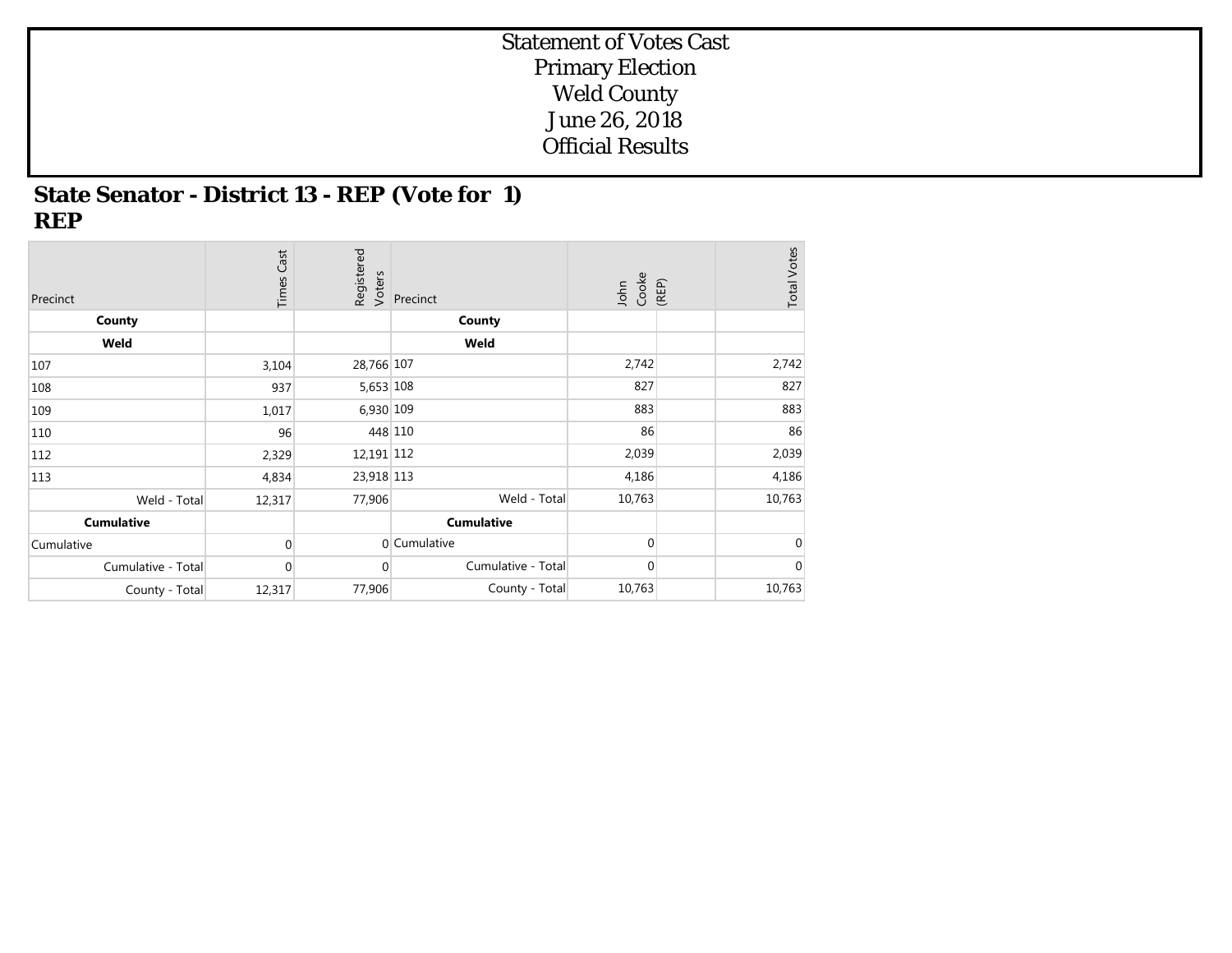## **State Representative - District 48 - REP (Vote for 1) REP**

| Precinct           | Cast<br>Times  | Registered<br>Voters | Precinct           | Humphrey<br>Stephen<br>Alan | (REP) | <b>Total Votes</b> |
|--------------------|----------------|----------------------|--------------------|-----------------------------|-------|--------------------|
| County             |                |                      | County             |                             |       |                    |
| Weld               |                |                      | Weld               |                             |       |                    |
| 105                | 806            | 3,982 105            |                    | 663                         |       | 663                |
| 106                | 1,454          | 7,651 106            |                    | 1,129                       |       | 1,129              |
| 112                | 2,329          | 12,191 112           |                    | 1,865                       |       | 1,865              |
| 113                | 4,834          | 23,918 113           |                    | 3,858                       |       | 3,858              |
| 115                | 1,869          | 8,424 115            |                    | 1,560                       |       | 1,560              |
| Weld - Total       | 11,292         | 56,166               | Weld - Total       | 9,075                       |       | 9,075              |
| <b>Cumulative</b>  |                |                      | <b>Cumulative</b>  |                             |       |                    |
| Cumulative         | $\Omega$       |                      | 0 Cumulative       | 0                           |       | $\overline{0}$     |
| Cumulative - Total | $\overline{0}$ | $\overline{0}$       | Cumulative - Total | $\mathbf 0$                 |       | $\mathbf 0$        |
| County - Total     | 11,292         | 56,166               | County - Total     | 9,075                       |       | 9,075              |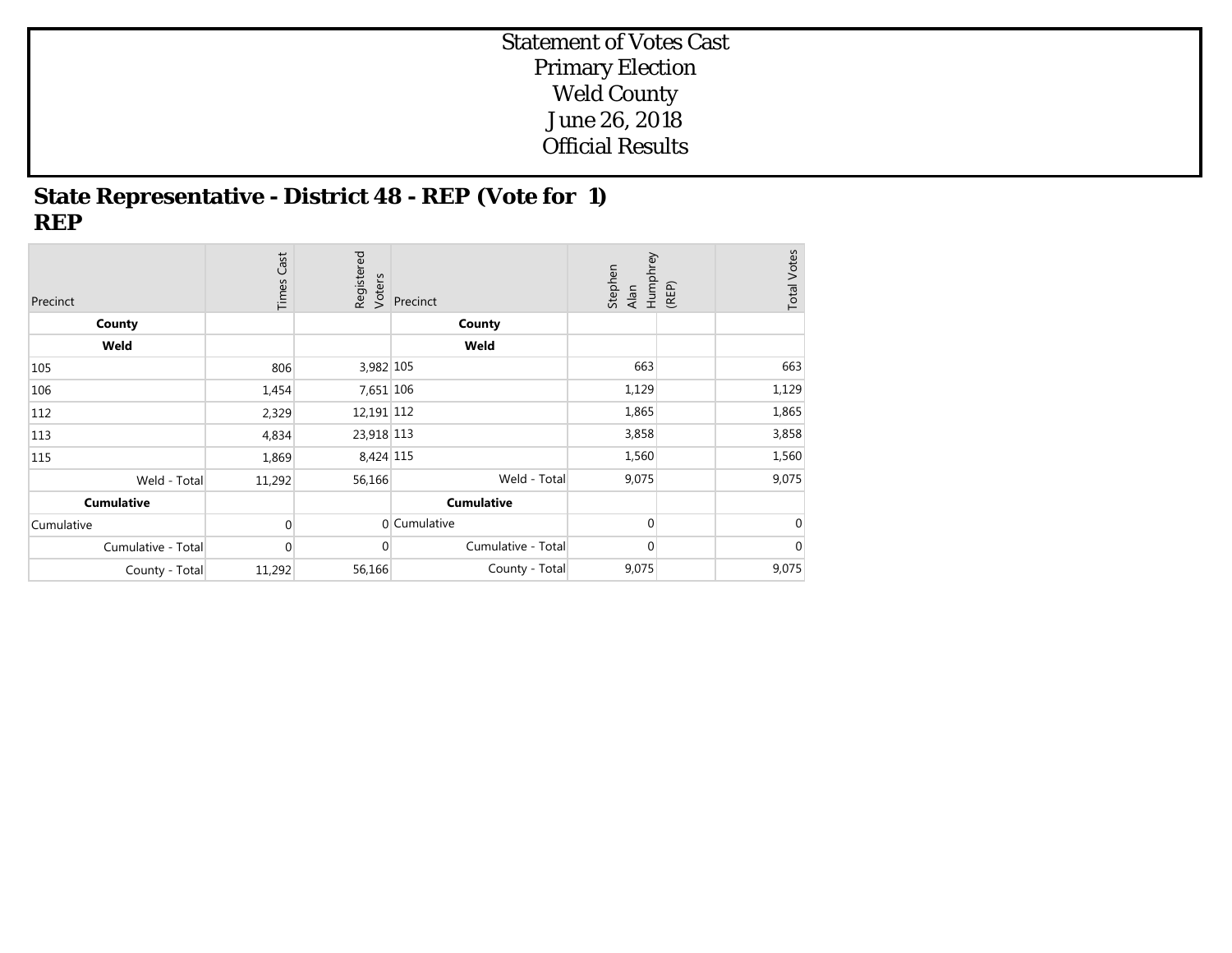## **State Representative - District 49 - REP (Vote for 1) REP**

| Precinct           | Cast<br>Times  | Registered<br>Voters | Precinct           | ᆜ<br>Perry<br>Buck<br>(REP) | Votes<br>Total <sup>'</sup> |
|--------------------|----------------|----------------------|--------------------|-----------------------------|-----------------------------|
| County             |                |                      | County             |                             |                             |
| Weld               |                |                      | Weld               |                             |                             |
| 103                | 2,495          | 13,268 103           |                    | 2,114                       | 2,114                       |
| 104                | 361            | 1,447 104            |                    | 283                         | 283                         |
| Weld - Total       | 2,856          | 14,715               | Weld - Total       | 2,397                       | 2,397                       |
| <b>Cumulative</b>  |                |                      | <b>Cumulative</b>  |                             |                             |
| Cumulative         | $\overline{0}$ |                      | 0 Cumulative       | $\Omega$                    | $\overline{0}$              |
| Cumulative - Total | $\overline{0}$ | 0                    | Cumulative - Total | $\mathbf 0$                 | $\overline{0}$              |
| County - Total     | 2,856          | 14,715               | County - Total     | 2,397                       | 2,397                       |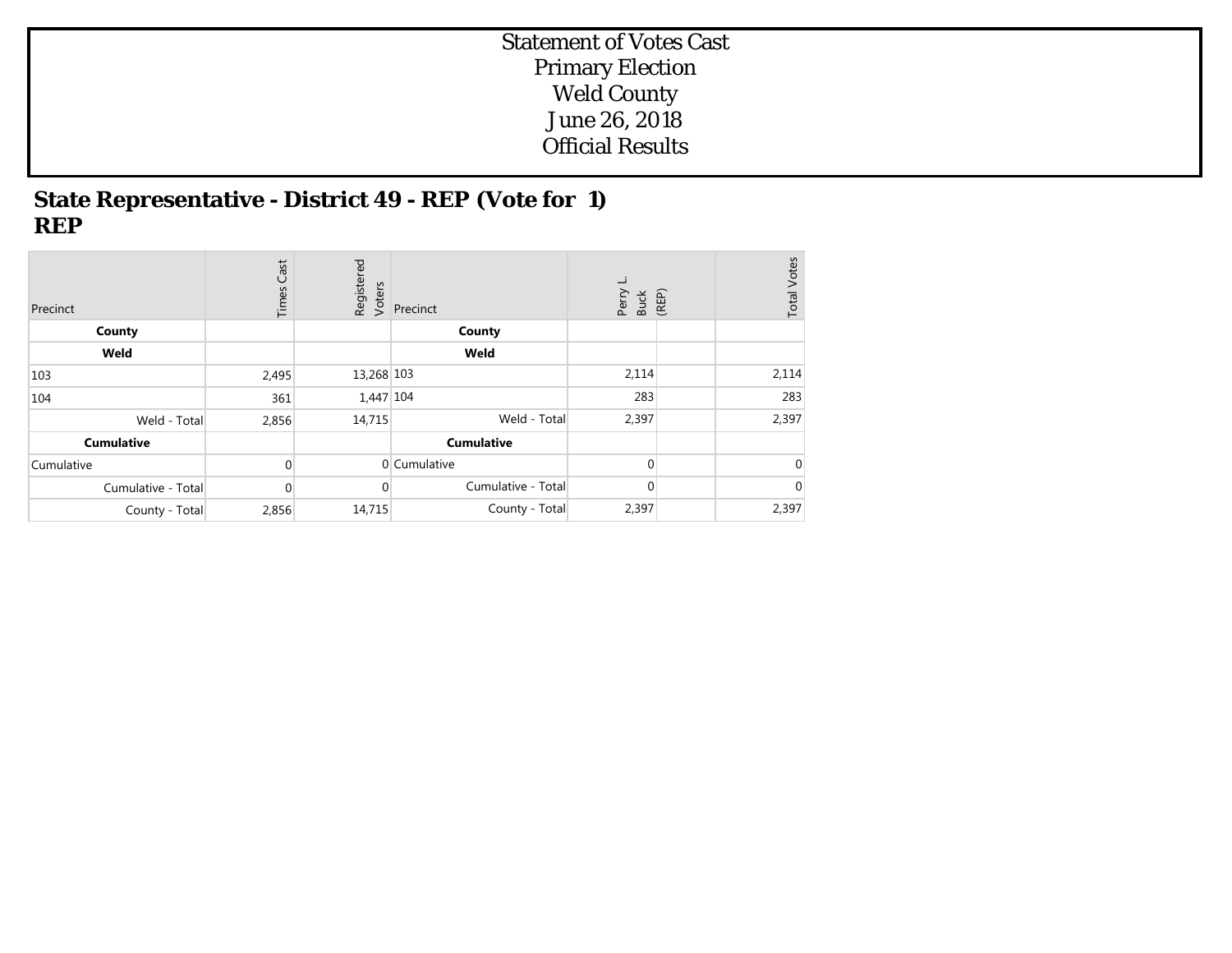## **State Representative - District 50 - REP (Vote for 1) REP**

| Precinct           | Cast<br>Times | Registered<br>Voters | Precinct           | ⋖<br>Michael<br>Thuener | (REP) | <b>Total Votes</b> |
|--------------------|---------------|----------------------|--------------------|-------------------------|-------|--------------------|
| County             |               |                      | County             |                         |       |                    |
| Weld               |               |                      | Weld               |                         |       |                    |
| 107                | 3,104         | 28,766 107           |                    | 2,525                   |       | 2,525              |
| 108                | 937           | 5,653 108            |                    | 768                     |       | 768                |
| Weld - Total       | 4,041         | 34,419               | Weld - Total       | 3,293                   |       | 3,293              |
| <b>Cumulative</b>  |               |                      | <b>Cumulative</b>  |                         |       |                    |
| Cumulative         | $\Omega$      |                      | 0 Cumulative       | $\Omega$                |       | $\Omega$           |
| Cumulative - Total | $\Omega$      | $\overline{0}$       | Cumulative - Total | $\Omega$                |       | $\overline{0}$     |
| County - Total     | 4,041         | 34,419               | County - Total     | 3,293                   |       | 3,293              |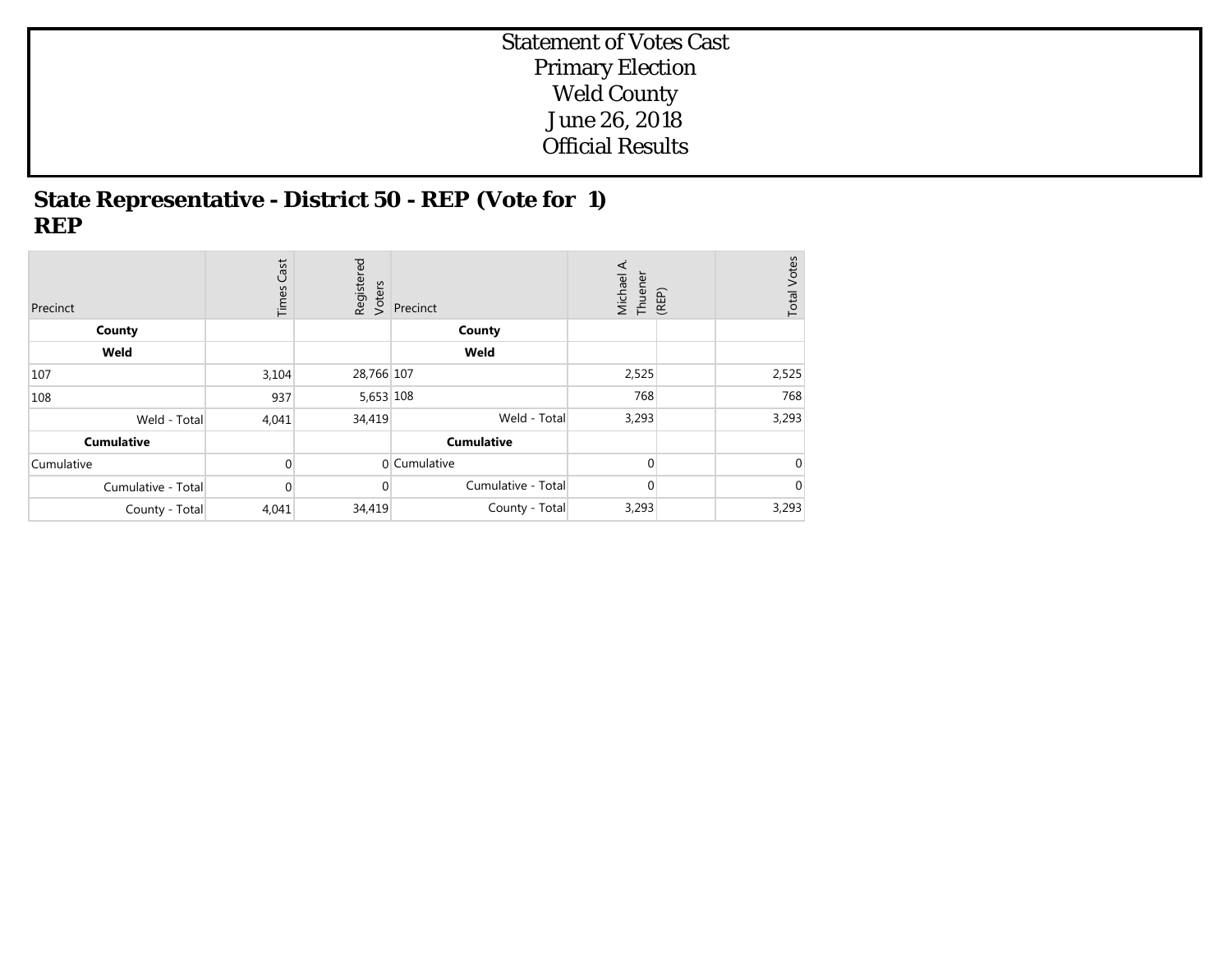## **State Representative - District 63 - REP (Vote for 1) REP**

| Precinct           | Cast<br>Times  | Registered<br>Voters | Precinct           | Lori A.<br>Saine<br>(REP) | <b>Total Votes</b> |
|--------------------|----------------|----------------------|--------------------|---------------------------|--------------------|
| County             |                |                      | County             |                           |                    |
| Weld               |                |                      | Weld               |                           |                    |
| 101                | 1,939          | 14,485 101           |                    | 1,562                     | 1,562              |
| 102                | 3,361          | 21,115 102           |                    | 2,800                     | 2,800              |
| 109                | 1,017          | 6,930 109            |                    | 868                       | 868                |
| 110                | 94             | 432 110              |                    | 81                        | 81                 |
| 114                | 2,765          | 13,487 114           |                    | 2,314                     | 2,314              |
| Weld - Total       | 9,176          | 56,449               | Weld - Total       | 7,625                     | 7,625              |
| <b>Cumulative</b>  |                |                      | <b>Cumulative</b>  |                           |                    |
| Cumulative         | $\Omega$       |                      | 0 Cumulative       | 0                         | $\overline{0}$     |
| Cumulative - Total | $\overline{0}$ | $\overline{0}$       | Cumulative - Total | 0                         | $\mathbf 0$        |
| County - Total     | 9,176          | 56,449               | County - Total     | 7,625                     | 7,625              |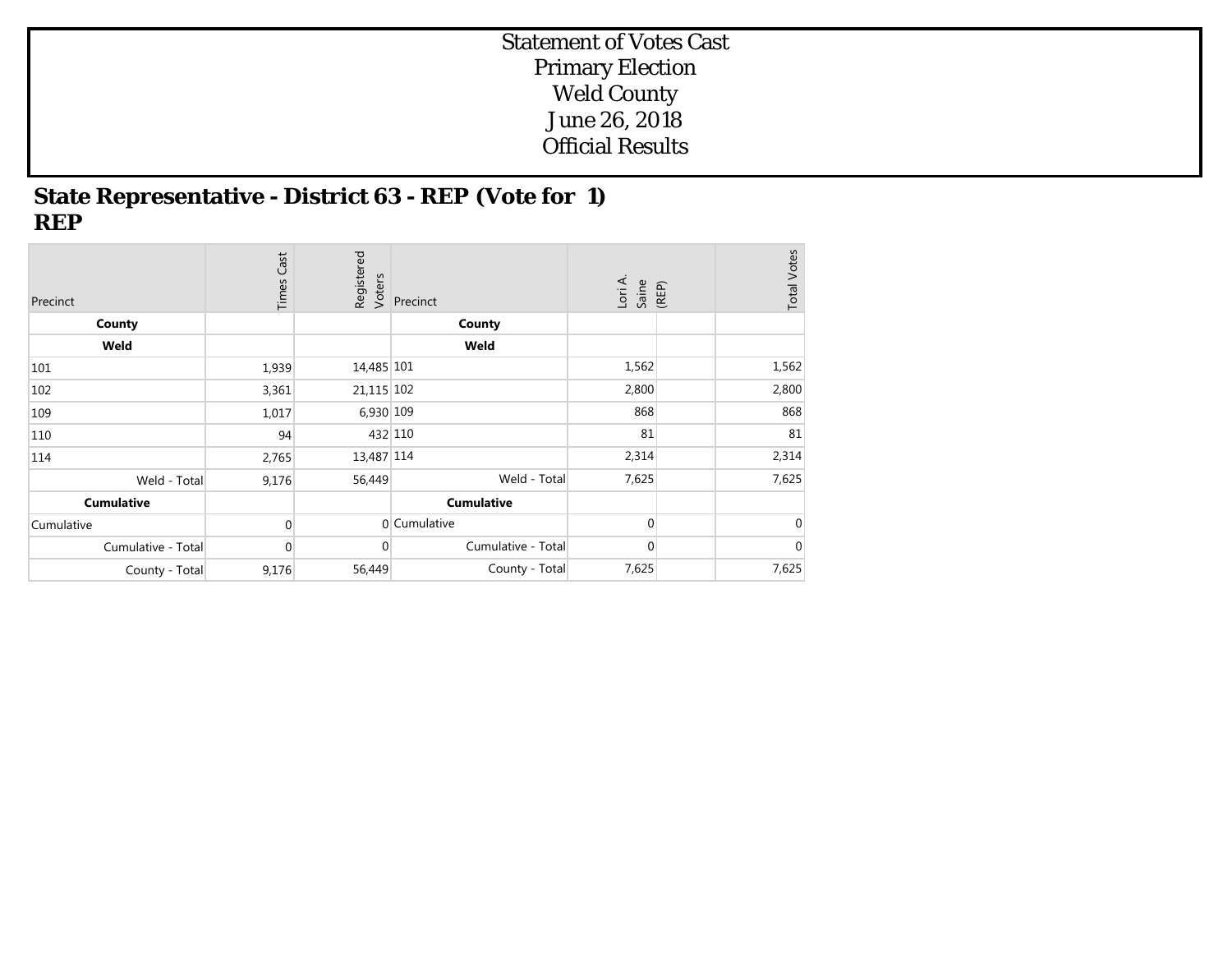## **Weld County Commissioner At Large - REP (Vote for 1) REP**

| Precinct           | <b>Times Cast</b> | Registered<br>Voters | Precinct           | Moreno<br>(REP)<br>Steve | Sandi Elder<br>(REP) | <b>Total Votes</b> |
|--------------------|-------------------|----------------------|--------------------|--------------------------|----------------------|--------------------|
| County             |                   |                      | County             |                          |                      |                    |
| Weld               |                   |                      | Weld               |                          |                      |                    |
| 101                | 1,939             | 14,485 101           |                    | 1,203                    | 506                  | 1,709              |
| 102                | 3,361             | 21,115 102           |                    | 2,116                    | 939                  | 3,055              |
| 103                | 2,495             | 13,268 103           |                    | 1,652                    | 625                  | 2,277              |
| 104                | 359               | $1,431$ 104          |                    | 176                      | 151                  | 327                |
| 105                | 806               | 3,982 105            |                    | 534                      | 206                  | 740                |
| 106                | 1,454             | 7,651 106            |                    | 984                      | 339                  | 1,323              |
| 107                | 3,104             | 28,766 107           |                    | 1,997                    | 970                  | 2,967              |
| 108                | 937               | 5,653 108            |                    | 618                      | 285                  | 903                |
| 109                | 1,017             | 6,930 109            |                    | 665                      | 298                  | 963                |
| 110                | 96                | 448 110              |                    | 68                       | 22                   | 90                 |
| 112                | 2,329             | 12,191 112           |                    | 1,598                    | 630                  | 2,228              |
| 113                | 4,834             | 23,918 113           |                    | 3,177                    | 1,442                | 4,619              |
| 114                | 2,765             | 13,487 114           |                    | 1,799                    | 804                  | 2,603              |
| 115                | 1,869             | 8,424 115            |                    | 1,341                    | 444                  | 1,785              |
| Weld - Total       | 27,365            | 161,749              | Weld - Total       | 17,928                   | 7,661                | 25,589             |
| <b>Cumulative</b>  |                   |                      | <b>Cumulative</b>  |                          |                      |                    |
| Cumulative         | $\mathbf 0$       |                      | 0 Cumulative       | $\mathbf 0$              | $\mathbf 0$          | $\overline{0}$     |
| Cumulative - Total | $\mathbf 0$       | $\Omega$             | Cumulative - Total | $\mathbf 0$              | $\mathbf 0$          | $\mathbf 0$        |
| County - Total     | 27,365            | 161,749              | County - Total     | 17,928                   | 7,661                | 25,589             |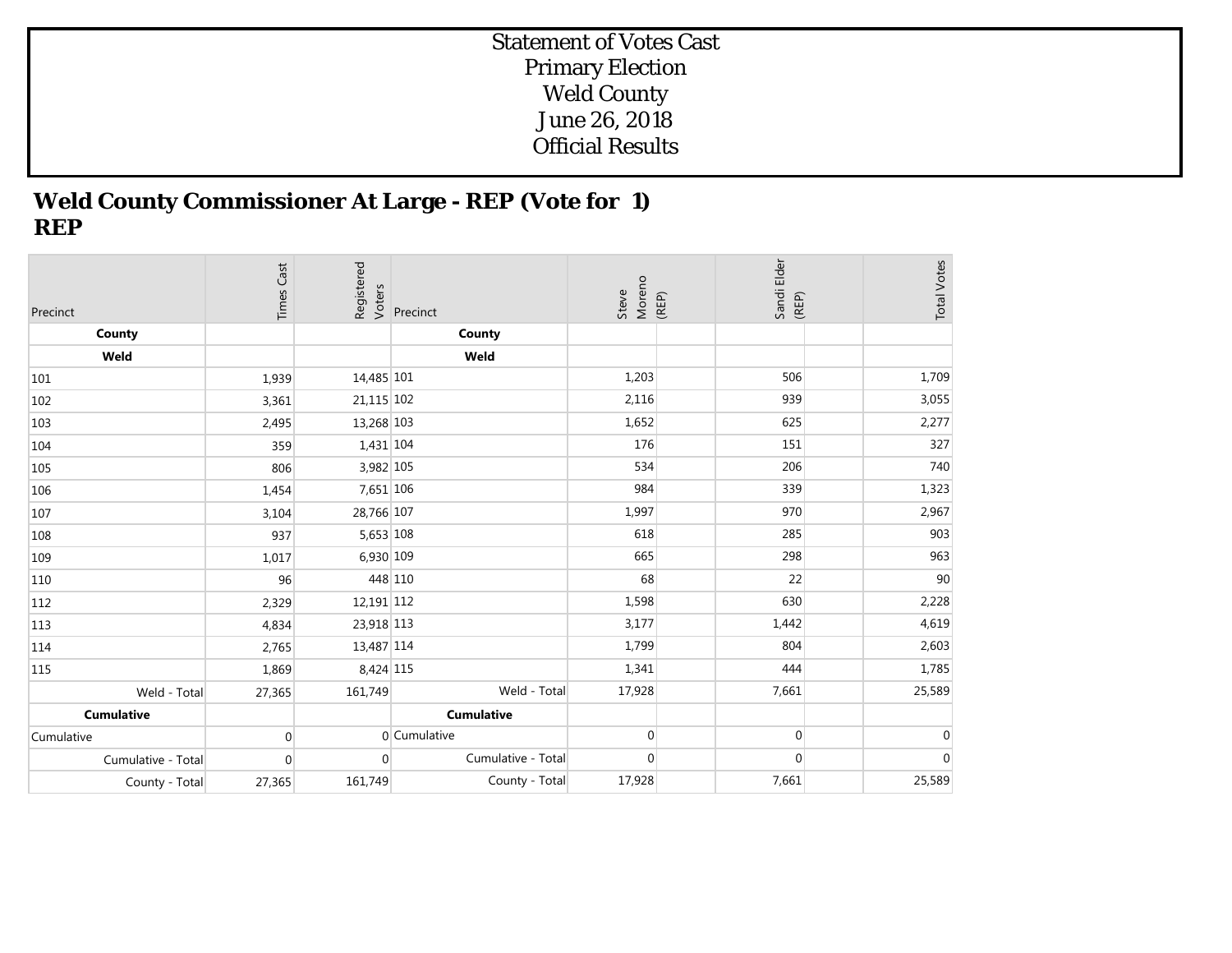## **Weld County Commissioner District 2 - REP (Vote for 1) REP**

| Precinct           | Cast<br>Times | Registered<br>Voters | Precinct           | James<br>(REP)<br>Scott | Mike Finn<br>(REP) | <b>Total Votes</b> |
|--------------------|---------------|----------------------|--------------------|-------------------------|--------------------|--------------------|
| County             |               |                      | County             |                         |                    |                    |
| Weld               |               |                      | Weld               |                         |                    |                    |
| 102                | 3,361         | 21,115 102           |                    | 1,680                   | 1,264              | 2,944              |
| 104                | 359           | 1,431 104            |                    | 253                     | 67                 | 320                |
| 106                | 1,454         | 7,651 106            |                    | 1,088                   | 267                | 1,355              |
| 108                | 937           | 5,653 108            |                    | 479                     | 385                | 864                |
| 110                | 94            | 432 110              |                    | 43                      | 35                 | 78                 |
| 113                | 4,834         | 23,918 113           |                    | 2,294                   | 2,194              | 4,488              |
| Weld - Total       | 11,039        | 60,200               | Weld - Total       | 5,837                   | 4,212              | 10,049             |
| <b>Cumulative</b>  |               |                      | <b>Cumulative</b>  |                         |                    |                    |
| Cumulative         | $\Omega$      |                      | 0 Cumulative       | $\Omega$                | $\Omega$           | 0                  |
| Cumulative - Total | $\mathbf 0$   | $\Omega$             | Cumulative - Total | 0                       | 0                  | $\mathbf 0$        |
| County - Total     | 11,039        | 60,200               | County - Total     | 5,837                   | 4,212              | 10,049             |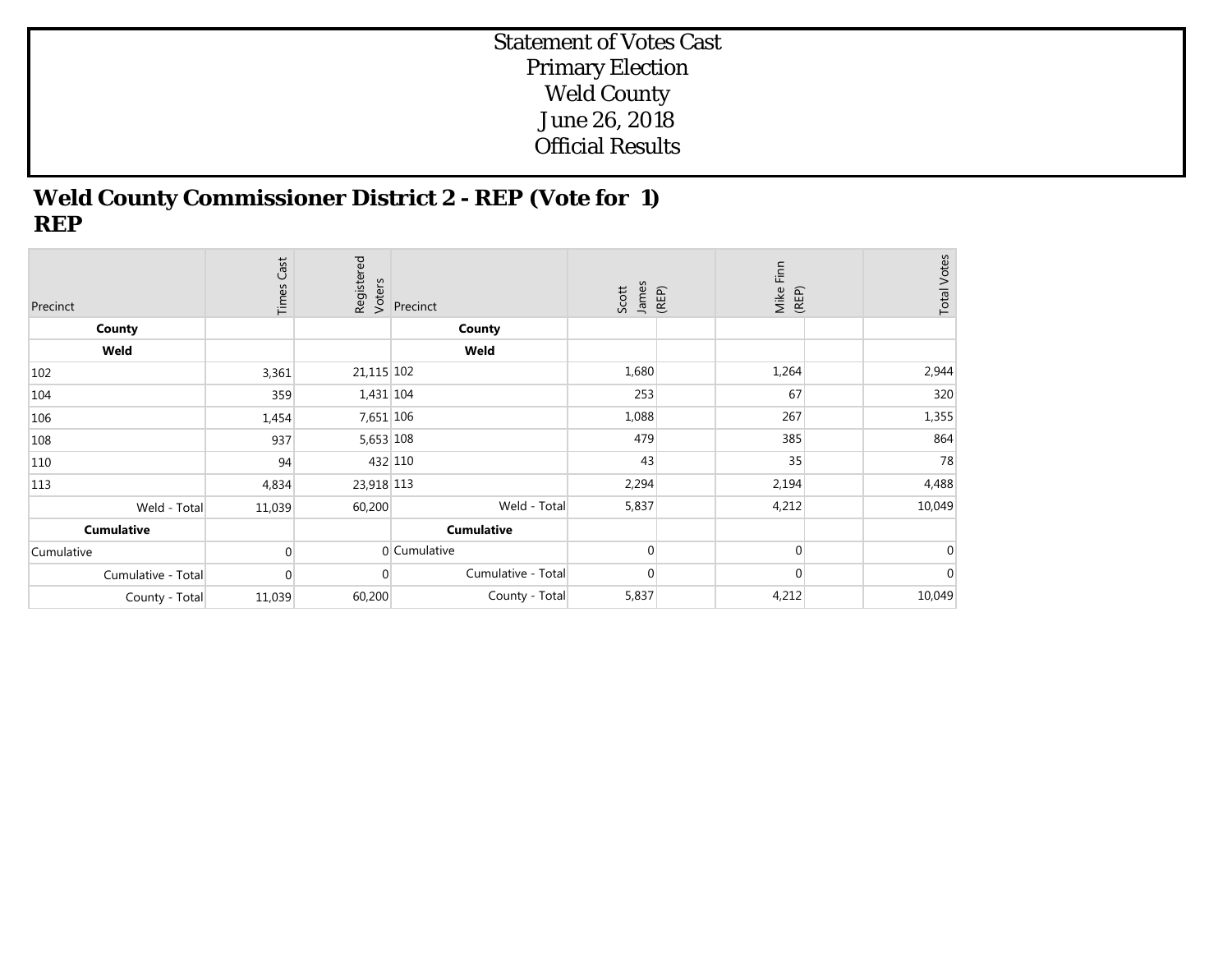## **Weld County Clerk and Recorder - REP (Vote for 1) REP**

| Precinct           | <b>Times Cast</b> | Registered<br>Voters | Precinct           | Koppes<br>(REP)<br>Carly S. | <b>Total Votes</b> | Qualified<br>Kunkel<br>Elisa | Write In |
|--------------------|-------------------|----------------------|--------------------|-----------------------------|--------------------|------------------------------|----------|
| County             |                   |                      | County             |                             |                    |                              |          |
| Weld               |                   |                      | Weld               |                             |                    |                              |          |
| 101                | 1,939             | 14,485 101           |                    | 1,606                       | 1,613              | $\overline{7}$               |          |
| 102                | 3,361             | 21,115 102           |                    | 2,873                       | 2,889              | 16                           |          |
| 103                | 2,495             | 13,268 103           |                    | 2,018                       | 2,079              | 61                           |          |
| 104                | 359               | 1,431 104            |                    | 290                         | 297                | $\overline{7}$               |          |
| 105                | 806               | 3,982 105            |                    | 661                         | 698                | 37                           |          |
| 106                | 1,454             | 7,651 106            |                    | 1,191                       | 1,214              | 23                           |          |
| 107                | 3,104             | 28,766 107           |                    | 2,352                       | 2,587              | 235                          |          |
| 108                | 937               | 5,653 108            |                    | 715                         | 777                | 62                           |          |
| 109                | 1,017             | 6,930 109            |                    | 881                         | 899                | 18                           |          |
| 110                | 96                | 448 110              |                    | 82                          | 83                 | $\mathbf{1}$                 |          |
| 112                | 2,329             | 12,191 112           |                    | 1,724                       | 1,922              | 198                          |          |
| 113                | 4,834             | 23,918 113           |                    | 3,641                       | 3,940              | 299                          |          |
| 114                | 2,765             | 13,487 114           |                    | 2,251                       | 2,357              | 106                          |          |
| 115                | 1,869             | 8,424 115            |                    | 1,377                       | 1,574              | 197                          |          |
| Weld - Total       | 27,365            | 161,749              | Weld - Total       | 21,662                      | 22,929             | 1,267                        |          |
| <b>Cumulative</b>  |                   |                      | <b>Cumulative</b>  |                             |                    |                              |          |
| Cumulative         | $\mathbf{0}$      |                      | 0 Cumulative       | $\overline{0}$              | $\overline{0}$     | $\overline{0}$               |          |
| Cumulative - Total | 0                 | $\Omega$             | Cumulative - Total | $\mathbf{0}$                | $\mathbf{0}$       | $\overline{0}$               |          |
| County - Total     | 27,365            | 161,749              | County - Total     | 21,662                      | 22,929             | 1,267                        |          |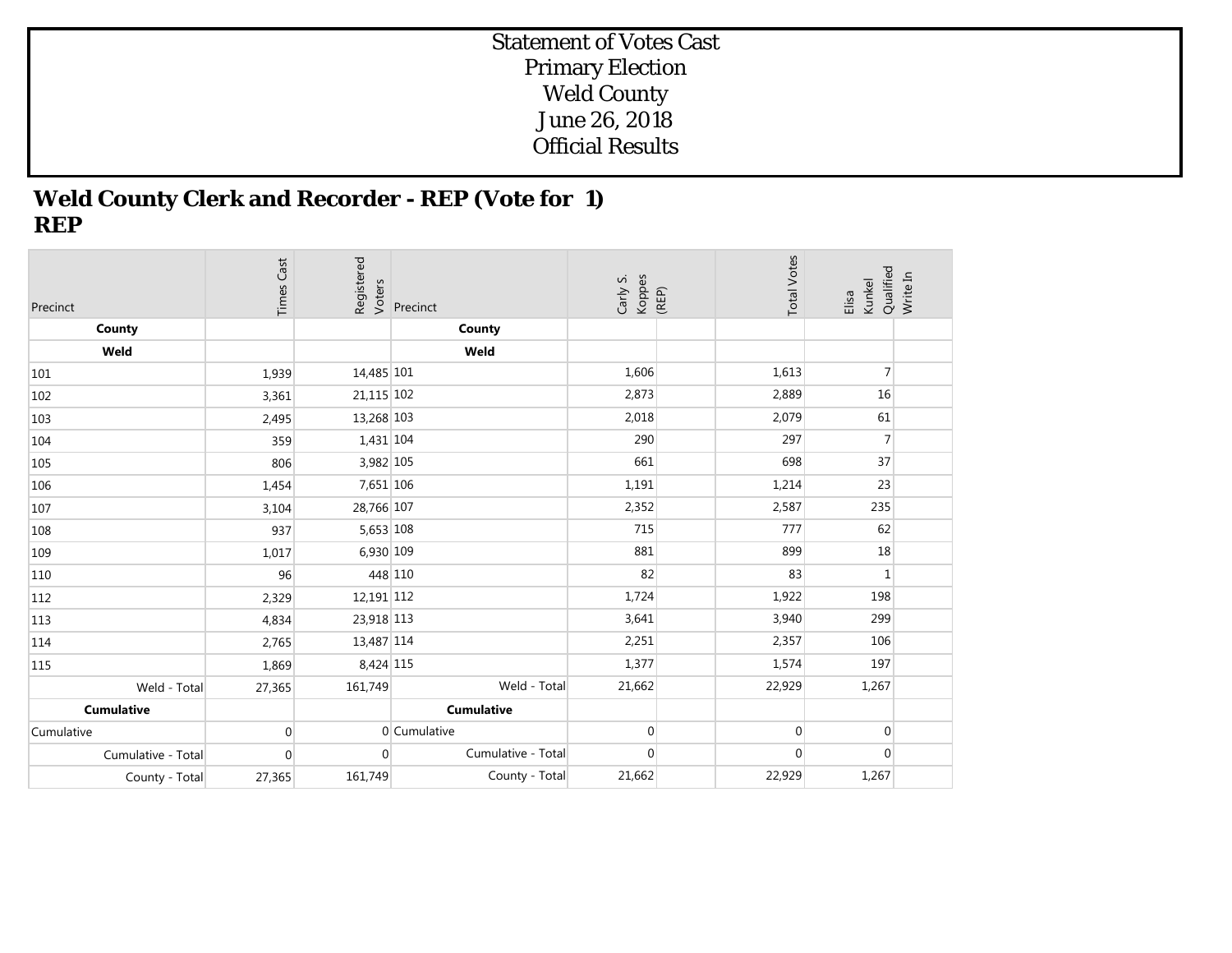# **Weld County Assessor - REP (Vote for 1) REP**

| Precinct           | <b>Times Cast</b> | Registered<br>Voters | Precinct           | Brenda A.<br>Dones | <b>Total Votes</b><br>(REP) |
|--------------------|-------------------|----------------------|--------------------|--------------------|-----------------------------|
| County             |                   |                      | County             |                    |                             |
| Weld               |                   |                      | Weld               |                    |                             |
| 101                | 1,939             | 14,485 101           |                    | 1,575              | 1,575                       |
| 102                | 3,361             | 21,115 102           |                    | 2,780              | 2,780                       |
| 103                | 2,495             | 13,268 103           |                    | 2,039              | 2,039                       |
| 104                | 359               | 1,431 104            |                    | 278                | 278                         |
| 105                | 806               | 3,982 105            |                    | 659                | 659                         |
| 106                | 1,454             | 7,651 106            |                    | 1,151              | 1,151                       |
| 107                | 3,104             | 28,766 107           |                    | 2,597              | 2,597                       |
| 108                | 937               | 5,653 108            |                    | 803                | 803                         |
| 109                | 1,017             | 6,930 109            |                    | 862                | 862                         |
| 110                | 96                | 448 110              |                    | 83                 | 83                          |
| 112                | 2,329             | 12,191 112           |                    | 1,915              | 1,915                       |
| 113                | 4,834             | 23,918 113           |                    | 3,954              | 3,954                       |
| 114                | 2,765             | 13,487 114           |                    | 2,325              | 2,325                       |
| 115                | 1,869             | 8,424 115            |                    | 1,574              | 1,574                       |
| Weld - Total       | 27,365            | 161,749              | Weld - Total       | 22,595             | 22,595                      |
| <b>Cumulative</b>  |                   |                      | <b>Cumulative</b>  |                    |                             |
| Cumulative         | $\mathbf 0$       |                      | 0 Cumulative       | $\mathbf 0$        | $\mathbf 0$                 |
| Cumulative - Total | $\mathbf 0$       | $\overline{0}$       | Cumulative - Total | $\mathbf 0$        | $\boldsymbol{0}$            |
| County - Total     | 27,365            | 161,749              | County - Total     | 22,595             | 22,595                      |